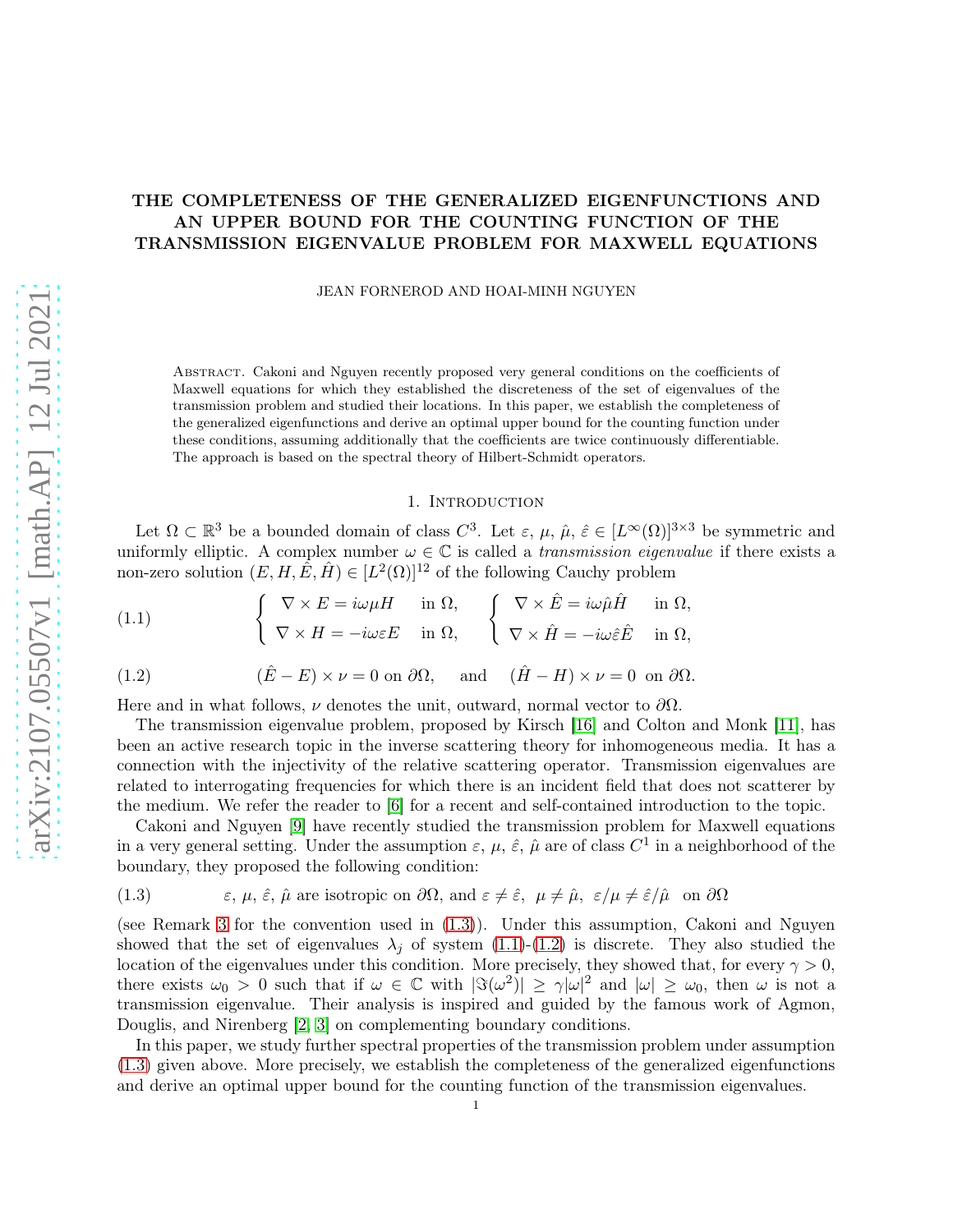Before stating our results, as in [\[9\]](#page-16-3), we denote

(1.4) 
$$
\mathbf{H}(\Omega) := \left\{ (u, v, \hat{u}, \hat{v}) \in [L^2(\Omega)]^{12} : \text{div}(\varepsilon u) = \text{div}(\mu v) = \text{div}(\hat{\varepsilon}\hat{u}) = \text{div}(\hat{\mu}\hat{v}) = 0 \text{ in } \Omega, \right\}
$$
  
and 
$$
\hat{\varepsilon}\hat{u} \cdot \nu - \varepsilon u \cdot \nu = \hat{\mu}\hat{v} \cdot \nu - \mu v \cdot \nu = 0 \text{ on } \partial\Omega \right\}.
$$

The functional space  $\mathbf{H}(\Omega)$ , which plays a role in the analysis in [\[9\]](#page-16-3) as well as in this paper, is a Hilbert space with the standard  $[L^2(\Omega)]^{12}$ -scalar product. One of the motivations for the definition of  $\mathbf{H}(\Omega)$  is the fact that if  $(E, H, \hat{E}, \hat{H}) \in [L^2(\Omega)]^{12}$  is an eigenfunction of the transmission problem, i.e., a solution of [\(1.1\)](#page-0-1) and [\(1.2\)](#page-0-2) for some  $\omega \in \mathbb{C}$ , then  $(E, H, \hat{E}, \hat{H}) \in \mathbf{H}(\Omega)$  except for  $\omega = 0$ . The other motivation is on the compactness of  $\mathcal{T}_k$  defined below.

<span id="page-1-0"></span>The first main result of this paper is on the completeness of the generalized eigenfunctions. We have

**Theorem 1.1.** Assume that  $\varepsilon$ ,  $\mu$ ,  $\hat{\varepsilon}$ ,  $\hat{\mu} \in [C^2(\bar{\Omega})]^{3 \times 3}$  and [\(1.3\)](#page-0-0) holds. The space spanned by the *generalized eigenfunctions is complete in*  $\mathbf{H}(\Omega)$ *, i.e., the space spanned by them is dense in*  $\mathbf{H}(\Omega)$ *.* 

Remark 1. See also Remark [6](#page-14-0) for a discussion on another version of Theorem [1.1.](#page-1-0)

The second main result of this paper is on an upper bound for the counting function  $N$ . This function is defined by, for  $t > 0$ ,

(1.5) 
$$
\mathcal{N}(t) := \#\Big\{j : |\lambda_j| \le t\Big\}.
$$

<span id="page-1-1"></span>Concerning the behavior of  $\mathcal{N}(t)$  for large t, we have

**Theorem 1.2.** *Assume that*  $\varepsilon$ ,  $\mu$ ,  $\hat{\varepsilon}$ ,  $\hat{\mu} \in [C^2(\bar{\Omega})]^{3 \times 3}$  and [\(1.3\)](#page-0-0) holds. There exists a constant  $c > 0$ such that, for  $t > 1$ ,

$$
\mathcal{N}(t) \le ct^3.
$$

As a consequence of Theorem [1.1,](#page-1-0) the set of the transmission eigenvalues is infinite. This fact is new as far as we know. Theorem [1.2,](#page-1-1) complement to Theorem [1.1,](#page-1-0) gives an upper bound for the density of the distribution of the transmission eigenvalues. This upper bound is optimal in the sense that it has the same order as the standard Weyl laws for the Maxwell equations [\[35,](#page-17-0) [30\]](#page-17-1).

Some comments on Theorem [1.1](#page-1-0) and Theorem [1.2](#page-1-1) are in order. The generalized eigenfunctions associated with  $\lambda_j$ , considered in Theorem [1.1,](#page-1-0) are understood as the generalized eigenfunctions of the operator  $\mathcal{T}_k$ , defined in [\(1.13\)](#page-3-0) below, corresponding to the eigenvalue  $(i\lambda_j - k)^{-1}$  of  $\mathcal{T}_k$ . One can show that it is independent of k as long as  $\mathcal{T}_k$  is well-defined (and compact). In the conclusion of Theorem [1.2,](#page-1-1) the multiplicity of eigenvalues is taken into account. The meaning of the multiplicity  $\lambda_j$  is understood as the multiplicity of the eigenvalue  $(i\lambda_j - k)^{-1}$  of the operator  $\mathcal{T}_k$ . Again, this is independent of k. These facts follow from [\[1,](#page-15-1) Theorem 12.4] after using Lemma [3.1](#page-9-0) on the modified resolvent of  $\mathcal{T}_k$ . The multiplicity and the generalized eigenfunctions corresponding to  $\lambda_j$  are then understood as the multiplicity of  $(i\lambda_j - k)^{-1}$  and the generalized eigenfunctions corresponding to  $(i\lambda_j - k)^{-1}$  both corresponding to  $\mathcal{T}_k$  from now on.

We recall here the definition of a generalized eigenfunction and the multiplicity of its corresponding eigenvalue, see e.g. [\[1,](#page-15-1) Definition 12.5], for the convenience of the reader.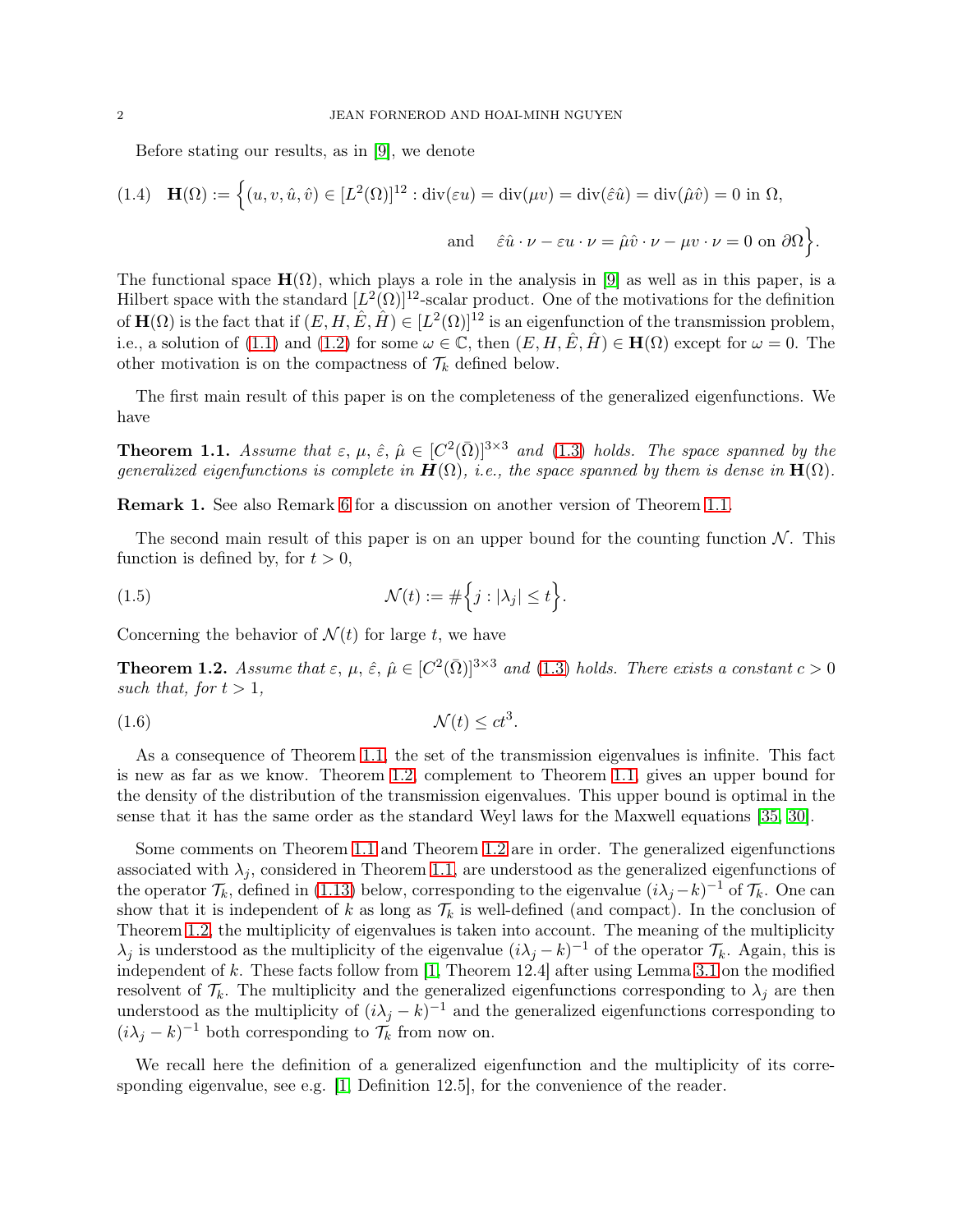**Definition 1.1.** Let  $A : H \to H$  be a linear and bounded operator on a Hilbert space H. Let  $\lambda$  be *an eigenvalue of A. An element*  $v \in H \setminus \{0\}$  *is a called a* generalized eigenfunction of T *if there exists a positive integer* m *such that*

$$
(1.7) \qquad (\lambda - A)^m v = 0.
$$

*The multiplicity of the eigenvalue*  $\lambda$  *is defined as the dimension of the set*  $\bigcup_{m\in\mathbb{N}_*}$  Ker( $\lambda - A$ )<sup>*m*</sup>.

The study of the transmission eigenvalue problem for Maxwell's equations is not as complete as for the scalar case, which is discussed briefly below. Before [\[9\]](#page-16-3), the discreteness results can be found in [\[14,](#page-16-5) [8\]](#page-16-6) (see also [\[10\]](#page-16-7)) where the case of  $\mu = \hat{\varepsilon} = \hat{\mu} = I$ , and  $\varepsilon - I$  invertible in a neighborhood  $\partial\Omega$  was considered. Concerning the other aspects, Cakoni, Gintides, and Haddar [\[7\]](#page-16-8) studied the existence of real transmission eigenvalues, and Haddar and Meng [\[15\]](#page-16-9) studied the completeness of eigenfunctions for the setting related to the one in [\[8\]](#page-16-6) mentioned above. In the isotropic case, under the assumption  $\mu = \hat{\mu}$  and  $\varepsilon \mu \neq \hat{\varepsilon} \hat{\mu}$ , Vodev recently derived a parabolic eigenvalue-free region [\[34\]](#page-17-2).

The structure of spectrum of the transmission eigenvalue problem is better understood in the case of scalar inhomogeneous Helmoltz equations. In this case, the transmission eigenvalue problem can be stated as follows. Let  $d \geq 2$  and  $\Omega$  be an open, bounded Lipschitz subset of  $\mathbb{R}^d$ . Let  $A_1$  and  $A_2$  be two  $(d \times d)$  symmetric, uniformly elliptic, matrix-valued functions and  $\Sigma_1$  and  $\Sigma_2$  be two bounded positive functions both defined on  $\Omega$ . A complex number  $\omega$  is called an eigenvalue of the transmission eigenvalue problem, or a transmission eigenvalue, if there exists a non-zero solution  $(u_1, u_2) \in [H^1(\Omega)]^2$  of the system

(1.8) 
$$
\begin{cases} \operatorname{div}(A_1 \nabla u_1) + \omega^2 \Sigma_1 u_1 = 0 & \text{in } \Omega, \\ \operatorname{div}(A_2 \nabla u_2) + \omega^2 \Sigma_2 u_2 = 0 & \text{in } \Omega, \end{cases}
$$

(1.9) 
$$
u_1 = u_2, \quad A_1 \nabla u_1 \cdot \nu = A_2 \nabla u_2 \cdot \nu \quad \text{on } \partial \Omega.
$$

The discreteness of transmission eigenvalues for the Helmholtz equation has been investigated extensively in the literature. The state-of-the-art results on the discreteness of transmission eigenvalues are given in [\[24\]](#page-16-10). More specifically, it was shown in [\[24\]](#page-16-10) that the transmission eigenvalue problem has a discrete spectrum if the coefficients are smooth only near the boundary, and

i)  $A_1(x)$ ,  $A_2(x)$  satisfy the complementing boundary condition with respect to  $\nu(x)$  for all  $x \in \partial\Omega$ , i.e., for all  $x \in \partial\Omega$  and for all  $\xi \in \mathbb{R}^d \setminus \{0\}$  with  $\xi \cdot \nu = 0$ , we have

$$
(A_2 \nu \cdot \nu)(A_2 \xi \cdot \xi) - (A_2 \nu \cdot \xi)^2 \neq (A_1 \nu, \nu)(A_1 \xi \cdot \xi) - (A_1 \nu \cdot \xi)^2,
$$

ii)  $(A_1\nu \cdot \nu)\Sigma_1 \neq (A_2\nu \cdot \nu)\Sigma_2$  for all  $x \in \partial \Omega$ .

Additional results in [\[24\]](#page-16-10) also include various combinations of the sign of contrasts  $A_1 - A_2$  and  $\Sigma_1 - \Sigma_2$  on the boundary. Assume i) and ii) and  $A_1, A_2, \Sigma_1, \Sigma_2$  are continuous in  $\overline{\Omega}$ , the Weyl laws for eigenvalues and the completeness of the generalized eigenfunctions in  $[L^2(\Omega)]^2$  were recently established by Nguyen and (Q. H.) Nguyen [\[25\]](#page-16-11). Previous results on discreteness can be found in [\[4,](#page-16-12) [17,](#page-16-13) [31\]](#page-17-3) and references therein. Completeness of transmission eigenfunctions and estimates on the counting function were studied by Robbiano [\[28,](#page-17-4) [29\]](#page-17-5) for  $C^{\infty}$  boundary and coefficients, and for the case  $A_1 = A_2 = I$ . Again in  $C^{\infty}$  isotropic setting, Vodev [\[32\]](#page-17-6), [\[33\]](#page-17-7) proved the sharpest known results on eigenvalue free zones and Weyl's law with an estimate for the remainder.

The Cauchy problem also naturally appears in the context of negative index materials after using reflections as initiated in [\[18\]](#page-16-14) (see also [\[20\]](#page-16-15)). The well-posedness and the limiting absorption principle for the Helmholtz equation with sign-changing coefficients were developed by Nguyen [\[19\]](#page-16-16) using the Fourier and multiplier approach. Similar problems for the Maxwell equations were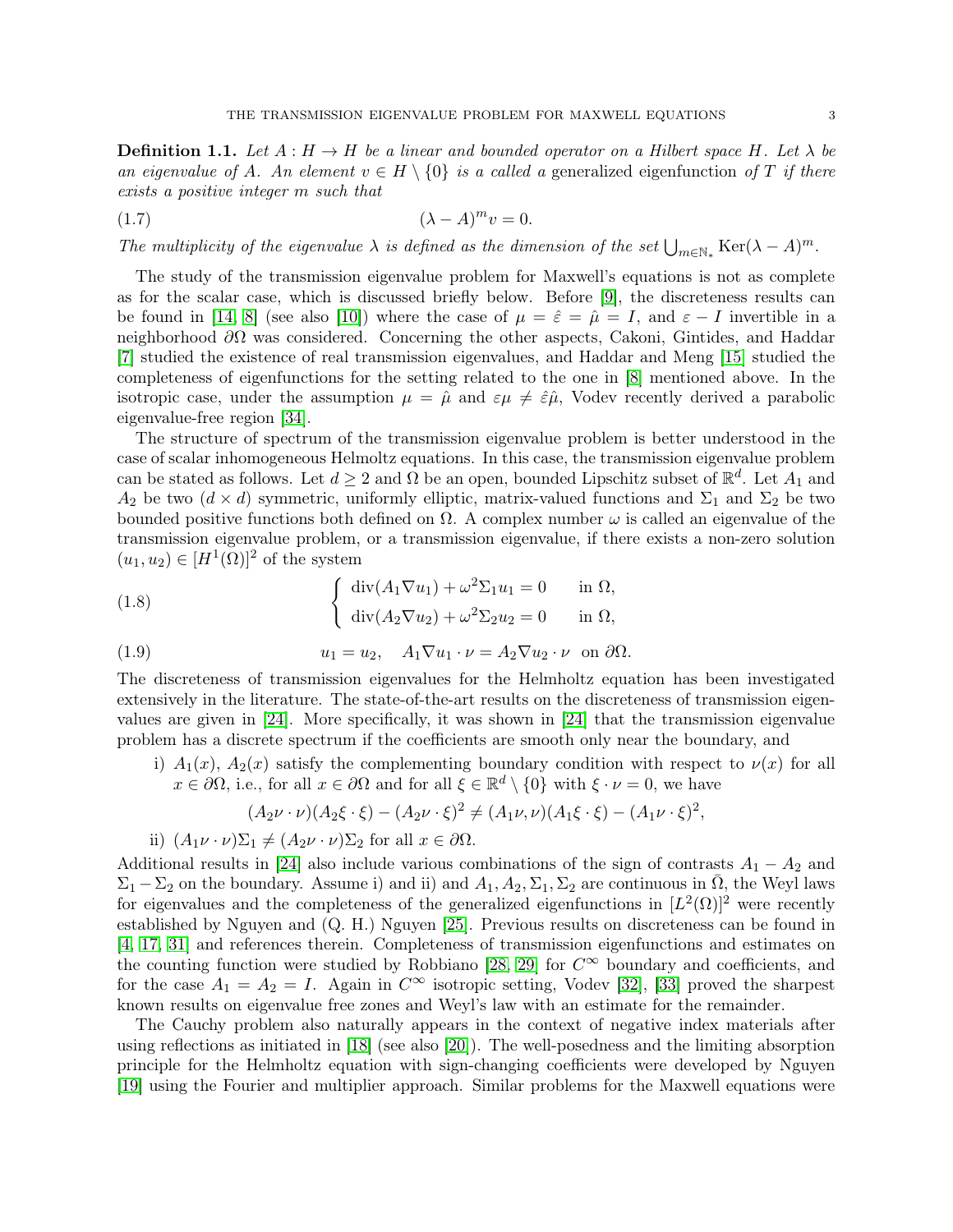studied by Nguyen and Sil [\[26\]](#page-16-17). Both papers [\[19\]](#page-16-16), [\[26\]](#page-16-17) deal with the stability question of negative index materials, and are the starting point for the analysis of the transmission eigenvalue problems in [\[24,](#page-16-10) [25,](#page-16-11) [9\]](#page-16-3). Other aspects and applications of negative index materials as well as the stability and instability the Cauchy problem  $(1.1)$  and  $(1.2)$  are discussed in [\[20,](#page-16-15) [22,](#page-16-18) [23,](#page-16-19) [21\]](#page-16-20) and the references therein.

<span id="page-3-2"></span>The key and the starting point of the analysis in [\[9\]](#page-16-3) is the following result [\[9,](#page-16-3) Propositions 4.1 and 4.2]:

**Theorem 1.3** (Cakoni & Nguyen). *Assume that*  $\varepsilon$ ,  $\mu$ ,  $\hat{\varepsilon}$ ,  $\hat{\mu} \in [C^1(\bar{\Omega})]^{3 \times 3}$  *and* [\(1.3\)](#page-0-0) *holds, and let*  $\gamma > 0$ . There exist two constants  $k_0 \geq 1$  and  $C > 0$  such that for  $k \in \mathbb{C}$  with  $|\Im(k^2)| \geq \gamma |k|^2$ and  $|k| \geq k_0$ , for every  $(J_e, J_m, \hat{J}_e, \hat{J}_m) \in [L^2(\Omega)]^{12}$ , there exists a unique solution  $(E, H, \hat{E}, \hat{H}) \in$  $[L^2(\Omega)]^{12}$  of

(1.10) 
$$
\begin{cases} \nabla \times E = k\mu H + J_e \text{ in } \Omega, \\ \nabla \times H = -k\varepsilon E + J_m \text{ in } \Omega, \n\end{cases} \n\begin{cases} \nabla \times \hat{E} = k\hat{\mu}\hat{H} + \hat{J}_e \text{ in } \Omega, \\ \nabla \times \hat{H} = -k\hat{\varepsilon}\hat{E} + \hat{J}_m \text{ in } \Omega, \n\end{cases}
$$

(1.11)  $(\hat{E} - E) \times \nu = 0 \text{ on } \partial\Omega, \text{ and } (\hat{H} - H) \times \nu = 0 \text{ on } \partial\Omega.$ 

*Moreover, if*  $(J_e, J_m, \hat{J}_e, \hat{J}_m) \in [H(\text{div}, \Omega)]^4$  *with*  $(J_e \cdot \nu - \hat{J}_e \cdot \nu, J_m \cdot \nu - \hat{J}_m \cdot \nu) \in [H^{1/2}(\partial \Omega)]^2$ , then

<span id="page-3-1"></span>
$$
(1.12) \quad |k| \, \|(E, H, \hat{E}, \hat{H})\|_{L^2(\Omega)} + \|(E, H, \hat{E}, \hat{H})\|_{H^1(\Omega)} \le C \|(J_e, J_m, \hat{J}_e, \hat{J}_m)\|_{L^2(\Omega)}
$$

$$
+ \frac{C}{|k|} \|(\text{div } J_e, \text{div } J_m, \text{div } \hat J_e, \text{div } \hat J_m)\|_{L^2(\Omega)} + \frac{C}{|k|} \| (J_e \cdot \nu - \hat J_e \cdot \nu, J_m \cdot \nu - \hat J_m \cdot \nu) \|_{H^{1/2}(\partial \Omega)}.
$$

**Remark 2.** In [\[9\]](#page-16-3), the coefficients are only assumed to be of class  $C<sup>1</sup>$  near the boundary and a variant of [\(1.12\)](#page-3-1), where the  $\|\cdot\|_{H^1(\Omega)}$  is replaced by  $\|\cdot\|_{H^1(D\cap\Omega)}$  for some neighborhood D of  $\partial\Omega$ (see [\[9,](#page-16-3) (4.4) of Proposition 4.1]), was established. Nevertheless, under the smoothness assumption considered here, [\(1.12\)](#page-3-1) follows immediately by the same analysis.

Fix  $k \in \mathbb{C}$  such that the conclusions in Theorem [1.3](#page-3-2) hold. One can then define the operator  $\mathcal{T}_k$ as follows

<span id="page-3-0"></span>(1.13) 
$$
\mathcal{T}_k: \qquad \mathbf{H}(\Omega) \qquad \rightarrow \qquad \mathbf{H}(\Omega) \n(\mathcal{J}_e, \mathcal{J}_m, \hat{\mathcal{J}}_e, \hat{\mathcal{J}}_m) \qquad \mapsto \qquad (E, H, \hat{E}, \hat{H}),
$$

where  $(E, H, \hat{E}, \hat{H})$  is the unique solution of, with  $(J_e, J_m, \hat{J}_e, \hat{J}_m) = (\mu \mathcal{J}_m, -\varepsilon \mathcal{J}_e, \hat{\mu} \hat{\mathcal{J}}_m, -\hat{\varepsilon} \hat{\mathcal{J}}_e),$ 

<span id="page-3-3"></span>(1.14) 
$$
\begin{cases} \nabla \times E = k\mu H + J_e & \text{in } \Omega, \\ \nabla \times H = -k\varepsilon E + J_m & \text{in } \Omega, \end{cases} \begin{cases} \nabla \times \hat{E} = k\hat{\mu}\hat{H} + \hat{J}_e & \text{in } \Omega, \\ \nabla \times \hat{H} = -k\hat{\varepsilon}\hat{E} + \hat{J}_m & \text{in } \Omega, \end{cases}
$$

(1.15) 
$$
(\hat{E} - E) \times \nu = 0 \text{ on } \partial\Omega, \text{ and } (\hat{H} - H) \times \nu = 0 \text{ on } \partial\Omega.
$$

From [\(1.12\)](#page-3-1) and the compactness criterion related to the Maxwell equations, one can derive that  $\mathcal{T}_k$  is compact. It is easy to check that  $\omega$  is an eigenvalue of the transmission problem if and only if  $(i\omega - k)^{-1}$  is an eigenvalue of  $\mathcal{T}_k$ . The discreteness of the eigenvalues of the transmission problem then follows from the discreteness of the eigenvalues of  $\mathcal{T}_k$ .

In this paper, to derive further spectral properties of the transmission problem, we develop the analysis in [\[9\]](#page-16-3) in order to be able to apply the spectral theory of Hilbert-Schmidt operators. This strategy was previously used in the acoustic setting [\[25\]](#page-16-11). To this end, we establish a regularity result (see Theorem [2.1\)](#page-4-1) for solutions given in Theorem [1.3.](#page-3-2) In addition to this, one of the main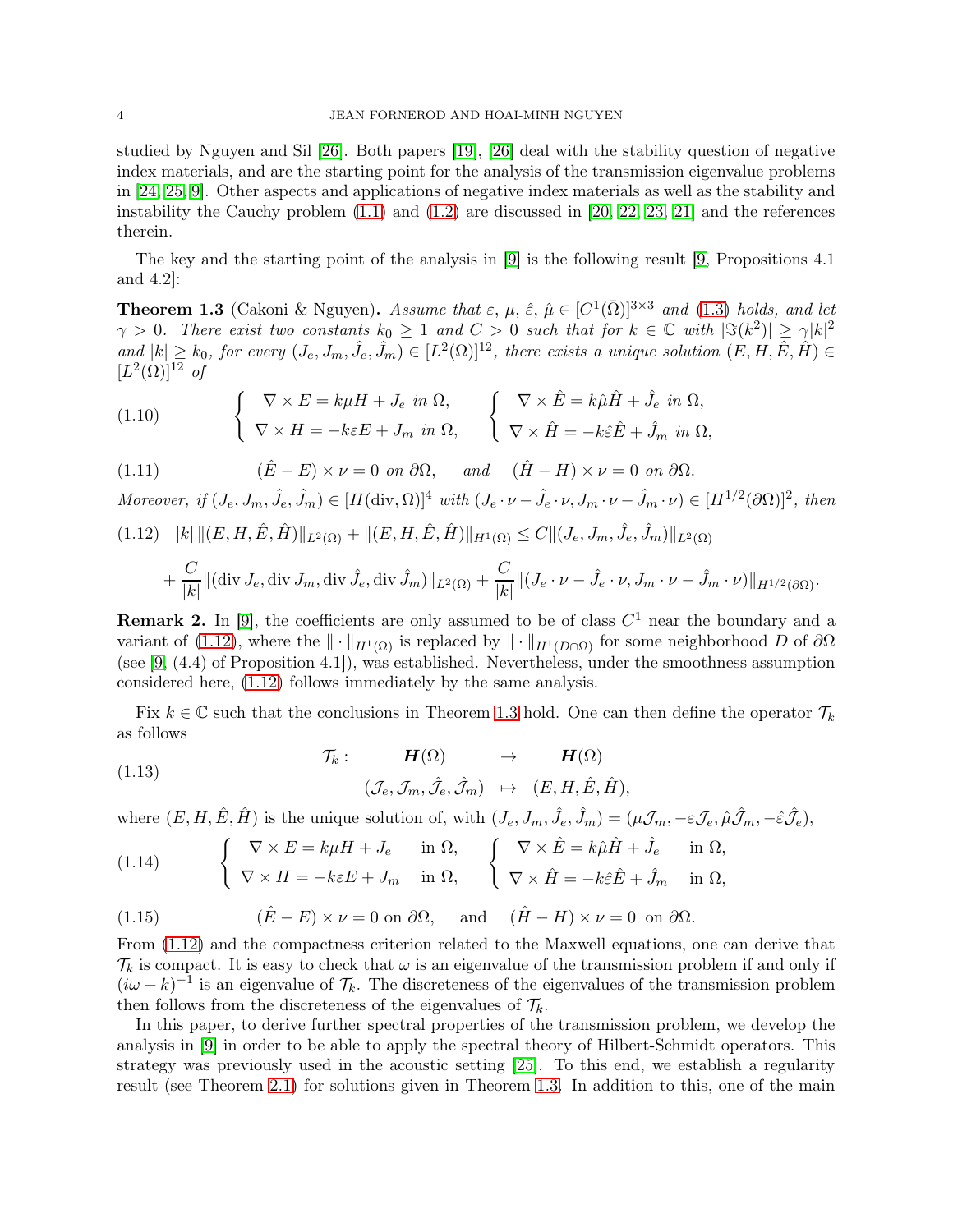ingredients in the proof of Theorem [1.1](#page-1-0) is the density of the range of the map  $\mathcal{T}_k$  in  $\mathbf{H}(\Omega)$  with respect to the  $[L^2(\Omega)]^{12}$ -norm (see Proposition [3.2\)](#page-8-0). The proof of Theorem [1.1](#page-1-0) is also given in a way which does not involve any extra topological property of  $\Omega$  than its connectivity (see Step 2) of the proof of Proposition [3.2\)](#page-8-0).

The paper is organized as follows. In Section [2,](#page-4-2) we establish the regularity result on the transmission problem. The last two sections are devoted to the proof of Theorem [1.1](#page-1-0) and Theorem [1.2,](#page-1-1) respectively.

## 2. A regularity result for the transmission problem

<span id="page-4-2"></span><span id="page-4-1"></span>The following regularity result for the Maxwell transmission problem is the main result of this section (compare with Theorem [1.3\)](#page-3-2).

**Theorem 2.1.** Let  $\varepsilon$ ,  $\mu$ ,  $\hat{\varepsilon}$ ,  $\hat{\mu} \in [C^2(\bar{\Omega})]^{3 \times 3}$  be symmetric, and let  $\gamma > 0$ . Assume that there exist  $\Lambda \geq 1$  *and*  $\Lambda_1 > 0$  *such that* 

(2.1) 
$$
\Lambda^{-1} \leq \varepsilon, \mu, \hat{\varepsilon}, \hat{\mu} \leq \Lambda \quad \text{in } \Omega, \quad \|(\varepsilon, \mu, \hat{\varepsilon}, \hat{\mu})\|_{C^2(\bar{\Omega})} \leq \Lambda,
$$

(2.2)  $\varepsilon, \mu, \hat{\varepsilon}, \hat{\mu}$  are isotropic on  $\partial\Omega$ ,

*and, for*  $x \in \partial\Omega$ *,* 

<span id="page-4-3"></span>
$$
(2.3) \qquad |\varepsilon(x) - \hat{\varepsilon}(x)| \ge \Lambda_1, \qquad |\mu(x) - \hat{\mu}(x)| \ge \Lambda_1, \qquad |\varepsilon(x)/\mu(x) - \hat{\varepsilon}(x)/\hat{\mu}(x)| \ge \Lambda_1.
$$

*There exist two constants*  $k_0 \geq 1$  *and*  $C > 0$  *such that, for*  $k \in \mathbb{C}$  *with*  $|\Im(k^2)| \geq \gamma |k|^2$  *and*  $|k| \geq k_0$ ,  $the\ conclusion\ of\ Theorem\ 1.3\ holds for\ (J_e,J_m,\hat J_e,\hat J_m)\in [L^2(\Omega)]^{12}.$  $the\ conclusion\ of\ Theorem\ 1.3\ holds for\ (J_e,J_m,\hat J_e,\hat J_m)\in [L^2(\Omega)]^{12}.$  $the\ conclusion\ of\ Theorem\ 1.3\ holds for\ (J_e,J_m,\hat J_e,\hat J_m)\in [L^2(\Omega)]^{12}.$  Moreover, for  $J_e,J_m,\hat J_e,\hat J_m\in J_m$  $[H^1(\Omega)]^3$  with div  $J_e$ , div  $\hat{J}_m$ , div  $\hat{J}_m \in H^1(\Omega)$  and  $J_e \cdot \nu - \hat{J}_e \cdot \nu$ ,  $J_m \cdot \nu - \hat{J}_m \cdot \nu \in H^{3/2}(\partial \Omega)$ , *we have*

<span id="page-4-4"></span>
$$
(2.4) \quad ||(E, H, \hat{E}, \hat{H})||_{H^{2}(\Omega)} + |k| ||(E, H, \hat{E}, \hat{H})||_{H^{1}(\Omega)} + |k|^{2} ||(E, H, \hat{E}, \hat{H})||_{L^{2}(\Omega)}
$$
  
\n
$$
\leq C|k| ||(J_{e}, J_{m}, \hat{J}_{e}, \hat{J}_{m})||_{L^{2}(\Omega)} + C||(J_{e}, J_{m}, \hat{J}_{e}, \hat{J}_{m})||_{H^{1}(\Omega)}
$$
  
\n
$$
+ C||( \operatorname{div} J_{e}, \operatorname{div} J_{m}, \operatorname{div} \hat{J}_{e}, \operatorname{div} \hat{J}_{m})||_{L^{2}(\Omega)} + \frac{C}{|k|} ||(\operatorname{div} J_{e}, \operatorname{div} J_{m}, \operatorname{div} \hat{J}_{e}, \operatorname{div} \hat{J}_{m})||_{H^{1}(\Omega)}
$$
  
\n
$$
+ C||(J_{e} \cdot \nu - \hat{J}_{e} \cdot \nu, J_{m} \cdot \nu - \hat{J}_{m} \cdot \nu)||_{H^{1/2}(\partial \Omega)} + \frac{C}{|k|} ||(J_{e} \cdot \nu - \hat{J}_{e} \cdot \nu, J_{m} \cdot \nu - \hat{J}_{m} \cdot \nu)||_{H^{3/2}(\partial \Omega)},
$$

<span id="page-4-0"></span>*for some positive constant* C *depending only on*  $\Omega$ ,  $\Lambda$ ,  $\Lambda$ <sub>1</sub>*, and*  $\gamma$ *.* 

**Remark 3.** The convention used in [\(1.3\)](#page-0-0), and in [\(2.3\)](#page-4-3) are as follows. A  $3 \times 3$  matrix-valued function M defined in a subset  $O \subset \mathbb{R}^3$  is called isotropic at  $x \in O$  if it is proportional to the identity matrix at x, i.e.,  $M(x) = mI$  for some scalar  $m = m(x)$  where I denotes the  $3 \times 3$  identity matrix. In this case, for the notational ease, we also denote  $m(x)$  by  $M(x)$ . If M is isotropic for  $x \in O$ , then M is said to be isotropic in O. Condition [\(1.3\)](#page-0-0) and [\(2.3\)](#page-4-3) are understood under the convention  $m(x) = M(x)$ .

Denote

and

$$
\mathbb{R}^3_+ = \left\{ x = (x_1, x_2, x_3) \in \mathbb{R}^3; \ x_3 > 0 \right\}
$$

$$
\mathbb{R}_0^3 = \left\{ x = (x_1, x_2, x_3) \in \mathbb{R}^3; \ x_3 = 0 \right\}.
$$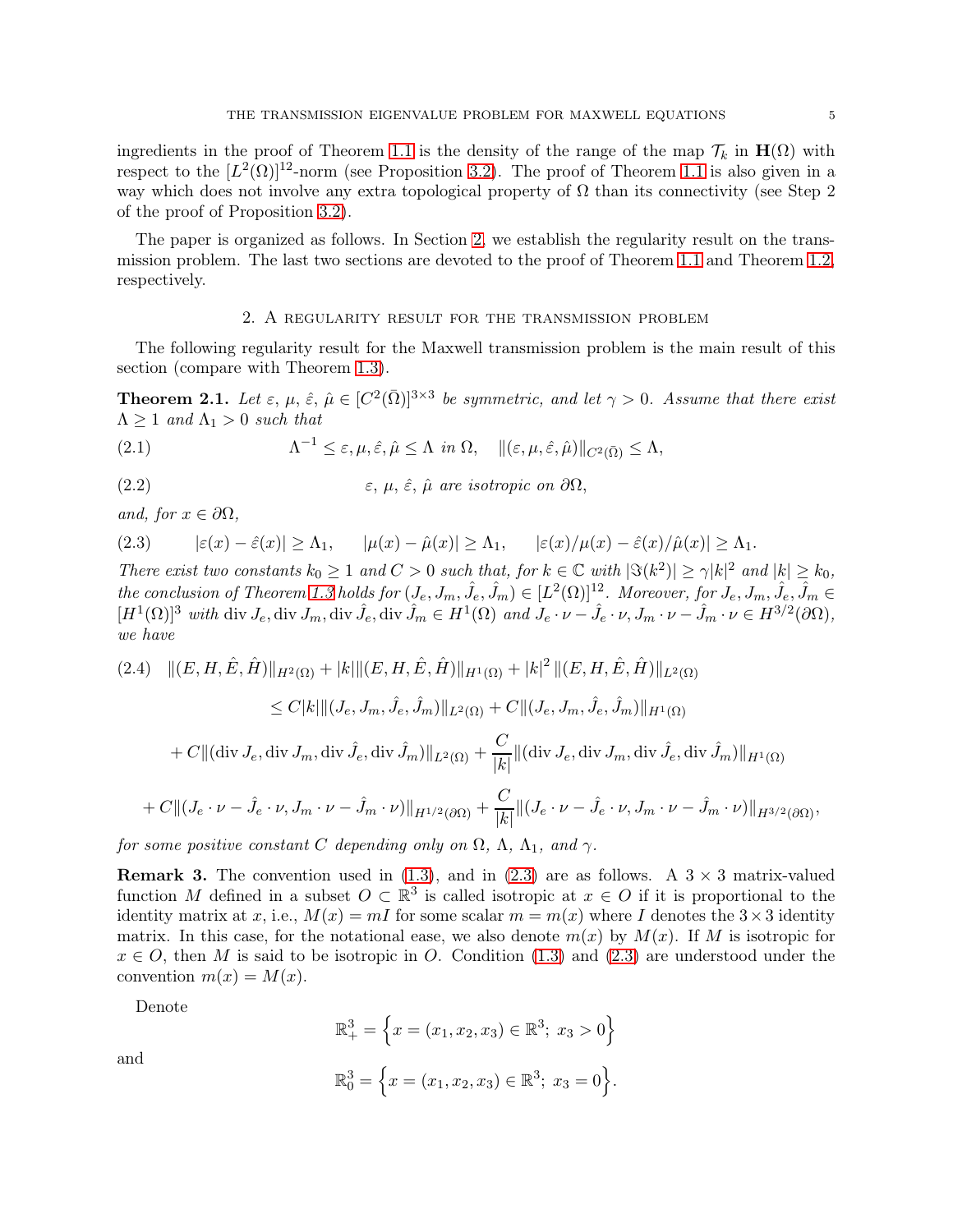<span id="page-5-5"></span>One of the main ingredients of the proof of Theorem [2.1](#page-4-1) is the following lemma, which is a variant of [\[9,](#page-16-3) Corollary 3.1] (see also Remark [4\)](#page-5-0).

Lemma 2.1. Let  $\gamma > 0$ ,  $k \in \mathbb{C}$  with  $|\Im(k^2)| \ge \gamma |k|^2$ , and  $|k| \ge 1$ , and let  $\varepsilon$ ,  $\mu$ ,  $\hat{\varepsilon}$ ,  $\hat{\mu} \in [C^1(\mathbb{R}^3_+)]^{3 \times 3}$ *be symmetric, uniformly elliptic. Let*  $\Lambda \geq 1$  *be such that* 

$$
\Lambda^{-1} \leq \varepsilon, \, \mu, \, \hat{\varepsilon}, \, \hat{\mu} \leq \Lambda \, \, \text{in} \, \, B_1 \cap \mathbb{R}^3_+ \quad \text{and} \quad \|(\varepsilon, \mu, \hat{\varepsilon}, \hat{\mu})\|_{C^1(\mathbb{R}^3_+\cap B_1)} \leq \Lambda.
$$

*Assume that*  $\varepsilon(0)$ ,  $\hat{\varepsilon}(0)$ ,  $\mu(0)$ ,  $\hat{\mu}(0)$  *are isotropic, and for some*  $\Lambda_1 \geq 0$ 

<span id="page-5-3"></span>
$$
|\varepsilon(0) - \hat{\varepsilon}(0)| \ge \Lambda_1
$$
,  $|\mu(0) - \hat{\mu}(0)| \ge \Lambda_1$ , and  $|\varepsilon(0)/\mu(0) - \hat{\varepsilon}(0)/\hat{\mu}(0)| \ge \Lambda_1$ .

Let  $J_e, J_m, \hat{J}_e, \hat{J}_m \in [L^2(\mathbb{R}^3_+)]^3$  and assume that  $(E, H, \hat{E}, \hat{H}) \in [L^2(\mathbb{R}^3)]^{12}$  be a solution of the *system*[1](#page-5-1)

(2.5) 
$$
\begin{cases} \nabla \times E = k\mu H + J_e \text{ in } \mathbb{R}^3_+, \\ \nabla \times H = -k\varepsilon E + J_m \text{ in } \mathbb{R}^3_+, \n\end{cases} \n\begin{cases} \nabla \times \hat{E} = k\hat{\mu}\hat{H} + \hat{J}_e \text{ in } \mathbb{R}^3_+, \\ \nabla \times \hat{H} = -k\hat{\varepsilon}\hat{E} + \hat{J}_m \text{ in } \mathbb{R}^3_+, \n\end{cases}
$$

(2.6) 
$$
(\hat{E} - E) \times e_3 = 0 \text{ on } \mathbb{R}^3_0, \text{ and } (\hat{H} - H) \times e_3 = 0 \text{ on } \mathbb{R}^3_0.
$$

*There exist*  $0 < r_0 < 1$  *and*  $k_0 > 1$  *depending only on*  $\gamma$ ,  $\Lambda$ , *and*  $\Lambda_1$  *such that if the supports of*  $E, H, \hat{E}, \hat{H}$  are in  $B_{r_0} \cap \overline{\mathbb{R}^3_+}$ , then, for  $|k| > k_0$ ,

<span id="page-5-4"></span>
$$
i)_{-}
$$

(2.7) 
$$
|k| \|(E, H, \hat{E}, \hat{H})\|_{L^2(\mathbb{R}^3_+)} \leq C \|(J_e, J_m, \hat{J}_e, \hat{J}_m)\|_{L^2(\mathbb{R}^3_+)}.
$$

*ii)* if 
$$
J_e
$$
,  $J_m$ ,  $\hat{J}_e$ ,  $\hat{J}_m \in H(\text{div}, \mathbb{R}^3_+)$  and  $J_{e,3} - \hat{J}_{e,3}$ ,  $J_{m,3} - \hat{J}_{m,3} \in H^{1/2}(\mathbb{R}^3_0)$ , then

$$
(2.8)\quad \| (E, H, \hat{E}, \hat{H}) \|_{H^1(\mathbb{R}^3_+)} + |k| \| (E, H, \hat{E}, \hat{H}) \|_{L^2(\mathbb{R}^3_+)} \leq C \Big( \| (J_e, J_m, \hat{J}_e, \hat{J}_m) \|_{L^2(\mathbb{R}^3_+)}
$$

$$
+ \frac{1}{|k|} \|(\text{div } J_e, \text{div } J_m, \text{div } \hat J_e, \text{div } \hat J_m)\|_{L^2(\mathbb{R}^3_+)} + \frac{1}{|k|} \| (J_{e,3} - \hat J_{e,3}, J_{m,3} - \hat J_{m,3}) \|_{H^{1/2}(\mathbb{R}^3_0)} \Big).
$$

iii) assume in addition that  $\varepsilon$ ,  $\mu$ ,  $\hat{\varepsilon}$ ,  $\hat{\mu} \in [C^2(\mathbb{R}^3_+)]^{3 \times 3}$  and

$$
\|(\varepsilon,\mu,\hat{\varepsilon},\hat{\mu})\|_{C^2(\mathbb{R}^3_+\cap B_1)}\leq \Lambda.
$$

*Then, if*  $J_e, J_m, \hat{J}_e, \hat{J}_m \in [H^1(\mathbb{R}^3_+)]^3$ , div  $J_e$ , div  $J_m$ , div  $\hat{J}_e$ , div  $\hat{J}_m \in H^1(\mathbb{R}^3_+)$ , and  $J_{e,3}$  –  $\hat{J}_{e,3}, J_{m,3} - \hat{J}_{m,3} \in H^{3/2}(\mathbb{R}^3_0)$ , we have

<span id="page-5-2"></span>
$$
(2.9) \quad ||(E, H, \hat{E}, \hat{H})||_{H^{2}(\mathbb{R}^{3}_{+})} + |k||(E, H, \hat{E}, \hat{H})||_{H^{1}(\mathbb{R}^{3}_{+})} + |k|^{2} ||(E, H, \hat{E}, \hat{H})||_{L^{2}(\mathbb{R}^{3}_{+})}
$$
  
\n
$$
\leq C|k|||(J_{e}, J_{m}, \hat{J}_{e}, \hat{J}_{m})||_{L^{2}(\mathbb{R}^{3}_{+})} + C||(J_{e}, J_{m}, \hat{J}_{e}, \hat{J}_{m})||_{H^{1}(\mathbb{R}^{3}_{+})}
$$
  
\n
$$
+ C||({\rm div}\, J_{e}, {\rm div}\, J_{m}, {\rm div}\, \hat{J}_{e}, {\rm div}\, \hat{J}_{m})||_{L^{2}(\mathbb{R}^{3}_{+})} + \frac{C}{|k|}||({\rm div}\, J_{e}, {\rm div}\, J_{m}, {\rm div}\, \hat{J}_{e}, {\rm div}\, \hat{J}_{m})||_{H^{1}(\mathbb{R}^{3}_{+})}
$$
  
\n
$$
+ C||(J_{e,3} - \hat{J}_{e,3}, J_{m,3} - \hat{J}_{m,3})||_{H^{1/2}(\mathbb{R}^{3}_{0})} + \frac{C}{|k|}||(J_{e,3} - \hat{J}_{e,3}, J_{m,3} - \hat{J}_{m,3})||_{H^{3/2}(\mathbb{R}^{3}_{0})}.
$$

<span id="page-5-0"></span>*Here* C *denotes a positive constant depending only on*  $\gamma$ ,  $\Lambda$  *and*  $\Lambda$ <sub>1</sub>.

<span id="page-5-1"></span><sup>&</sup>lt;sup>1</sup>Here and in what follows  $e_3 = (0, 0, 1)$ .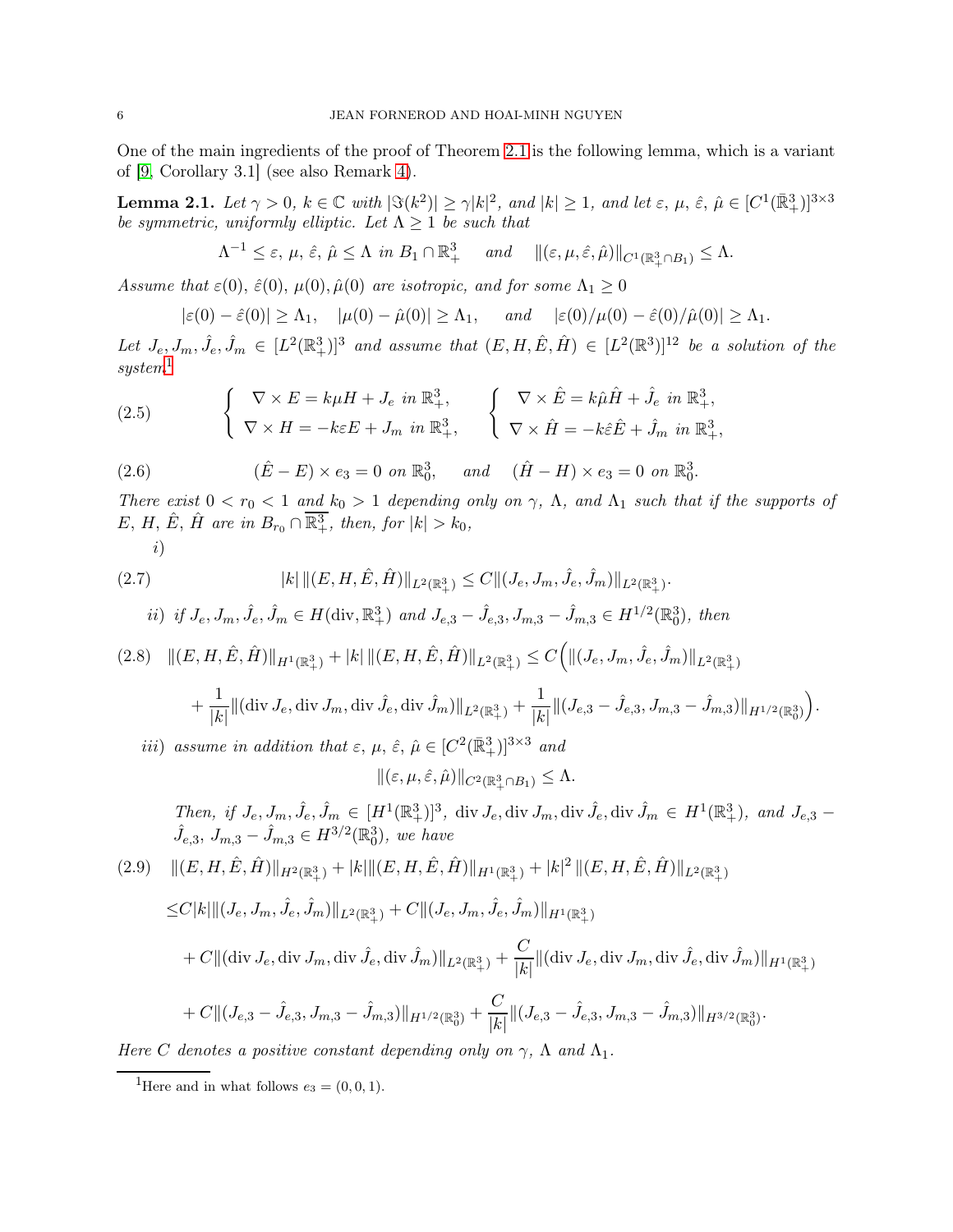**Remark 4.** Parts i) and ii) are from [\[9,](#page-16-3) Corollary 3.1], which are restated here for the convenience of the reader. The new material is part *iii*).

*Proof.* We only prove *iii*) (see Remark [4\)](#page-5-0). The idea of the proof is as follows. To derive [\(2.9\)](#page-5-2), we first differentiate the system with respect to  $x_j$  for  $j = 1, 2$  and then derive the corresponding estimates for  $(\partial_{x_j}E, \partial_{x_j}H, \partial_{x_j}\hat{E}, \partial_{x_j}\hat{H})$  using i) and ii). After that, we use the system of  $(E, H)$  and  $(\hat{E}, \hat{H})$  to obtain similar estimates for  $(\partial_{x_3}E, \partial_{x_3}H, \partial_{x_3}\hat{E}, \partial_{x_3}\hat{H})$ . This strategy is quite standard at least in the regularity theory of second elliptic equations, see e.g. [\[5\]](#page-16-21). The main goal of the process is to keep track the dependence on  $|k|$ . The details are now given.

Fix  $k_0$  and  $r_0$  such that i) and ii) hold. By ii), we have

<span id="page-6-0"></span>
$$
(2.10) \quad ||(E, H, \hat{E}, \hat{H})||_{H^1(\mathbb{R}^3_+)} + |k|||(E, H, \hat{E}, \hat{H})||_{L^2(\mathbb{R}^3_+)}\leq C \left( ||(J_e, J_m, \hat{J}_e, \hat{J}_m)||_{L^2(\mathbb{R}^3_+)} + \frac{1}{|k|} ||(\text{div } J_e, \text{div } J_m, \text{div } \hat{J}_e, \text{div } \hat{J}_m)||_{L^2(\mathbb{R}^3_+)} \right) + \frac{1}{|k|} ||(J_{e,3} - \hat{J}_{e,3}, J_{m,3} - \hat{J}_{m,3})||_{H^{1/2}(\mathbb{R}^3_0)} \right).
$$

Let  $j = 1, 2$ . Differentiating [\(2.5\)](#page-5-3) and [\(2.6\)](#page-5-4) with respect to  $x_j$ , we obtain

$$
\begin{cases}\n\nabla \times \partial_{x_j} E = k \mu \partial_{x_j} H + \mathbf{J}_e \text{ in } \mathbb{R}^3_+, \\
\nabla \times \partial_{x_j} H = -k \varepsilon \partial_{x_j} E + \mathbf{J}_m \text{ in } \mathbb{R}^3_+, \\
(\partial_{x_j} \hat{E} - \partial_{x_j} E) \times e_3 = 0 \text{ on } \mathbb{R}^3_0,\n\end{cases}\n\qquad\n\begin{cases}\n\nabla \times \partial_{x_j} \hat{E} = k \hat{\mu} \partial_{x_j} \hat{H} + \hat{\mathbf{J}}_e \text{ in } \mathbb{R}^3_+, \\
\nabla \times \partial_{x_j} \hat{H} = -k \hat{\varepsilon} \partial_{x_j} \hat{E} + \hat{\mathbf{J}}_m \text{ in } \mathbb{R}^3_+, \\
(\partial_{x_j} \hat{E} - \partial_{x_j} E) \times e_3 = 0 \text{ on } \mathbb{R}^3_0,\n\end{cases}
$$

where

$$
\mathbf{J}_e = \partial_{x_j} J_e + k(\partial_{x_j} \mu) H, \quad \mathbf{J}_m = \partial_{x_j} J_m - k(\partial_{x_j} \varepsilon) E,
$$
  

$$
\hat{\mathbf{J}}_e = \partial_{x_j} \hat{J}_e + k(\partial_{x_j} \hat{\mu}) \hat{H}, \quad \hat{\mathbf{J}}_m = \partial_{x_j} \hat{J}_m - k(\partial_{x_j} \hat{\varepsilon}) \hat{E}.
$$

Applying *ii*) to  $(\partial_{x_j} E, \partial_{x_j} H, \partial_{x_j} \hat{E}, \partial_{x_j} \hat{H})$ , we deduce that

<span id="page-6-3"></span> $(2.11) \quad ||(\partial_{x_j} E, \partial_{x_j} H, \partial_{x_j} \hat{E}, \partial_{x_j} \hat{H})||_{H^1(\mathbb{R}^3_+)} + |k| ||(\partial_{x_j} E, \partial_{x_j} H, \partial_{x_j} \hat{E}, \partial_{x_j} \hat{H})||_{L^2(\mathbb{R}^3_+)} \leq C(R_1 + R_2),$ where

<span id="page-6-1"></span>(2.12) 
$$
R_{1} = ||(\partial_{x_{j}} J_{e}, \partial_{x_{j}} J_{m}, \partial_{x_{j}} \hat{J}_{e}, \partial_{x_{j}} \hat{J}_{m})||_{L^{2}(\mathbb{R}^{3}_{+})} + \frac{1}{|k|} ||(\text{div } \partial_{x_{j}} J_{e}, \text{div } \partial_{x_{j}} J_{m}, \text{div } \partial_{x_{j}} \hat{J}_{e}, \text{div } \partial_{x_{j}} \hat{J}_{m})||_{L^{2}(\mathbb{R}^{3}_{+})} + \frac{1}{|k|} ||(\partial_{x_{j}} J_{e,3} - \partial_{x_{j}} \hat{J}_{e,3}, \partial_{x_{j}} J_{m,3} - \partial_{x_{j}} \hat{J}_{m,3})||_{H^{1/2}(\mathbb{R}^{3}_{0})},
$$

and

<span id="page-6-2"></span>
$$
(2.13) \t R_2 = |k| \| (E, H, \hat{E}, \hat{H}) \|_{L^2(\mathbb{R}^3_+)} + \| (E, H, \hat{E}, \hat{H}) \|_{H^1(\mathbb{R}^3_+)} + \| (E, H, \hat{E}, \hat{H}) \|_{H^{1/2}(\mathbb{R}^3_0)}.
$$

Combing  $(2.10)$ ,  $(2.12)$ , and  $(2.13)$ , we derive from  $(2.11)$  that

<span id="page-6-4"></span>
$$
(2.14)\quad ||(\partial_{x_j}E,\partial_{x_j}H,\partial_{x_j}\hat{E},\partial_{x_j}\hat{H})||_{H^1(\mathbb{R}^3_+)}+|k|\|(\partial_{x_j}E,\partial_{x_j}H,\partial_{x_j}\hat{E},\partial_{x_j}\hat{H})||_{L^2(\mathbb{R}^3_+)}
$$

 $\leq$  the RHS of [\(2.9\)](#page-5-2).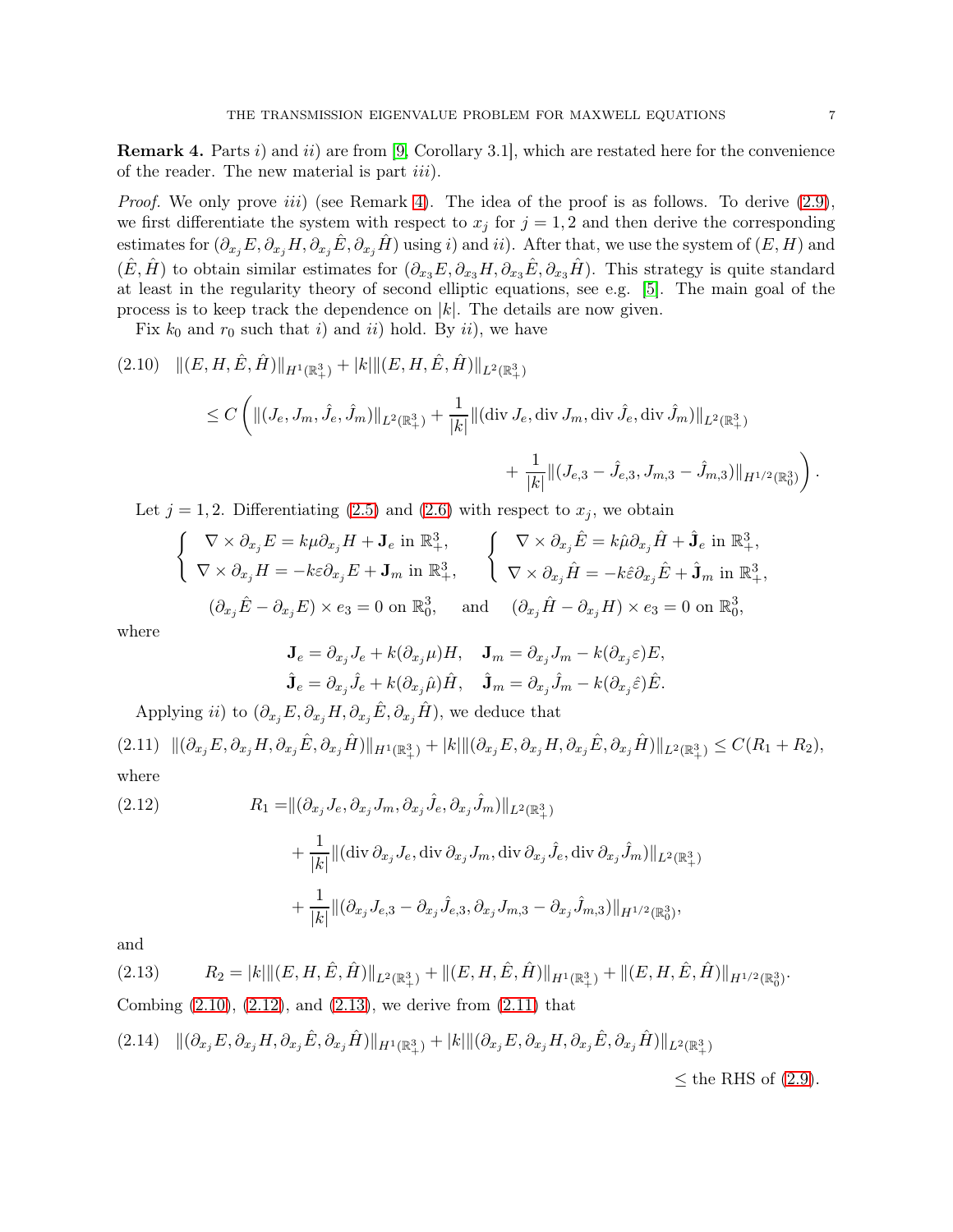On the other hand, from the system of  $(E, H)$ , we have, in  $\mathbb{R}^3_+$ ,

<span id="page-7-0"></span>(2.15)  $\partial_{x_3} E_2 = \partial_{x_2} E_3 - k(\mu H)_1 - J_{e,1}, \quad \partial_{x_3} E_1 = \partial_{x_1} E_3 + k(\mu H)_2 + J_{e,2}$  and

$$
\partial_{x_3} \left( \sum_{j=1}^3 \varepsilon_{3j} E_j \right) = - \sum_{\ell=1}^2 \sum_{j=1}^3 \partial_{x_\ell} \varepsilon_{\ell j} E_j + \frac{1}{k} \operatorname{div}(J_m).
$$

<span id="page-7-1"></span>Combining [\(2.10\)](#page-6-0), [\(2.14\)](#page-6-4), and [\(2.15\)](#page-7-0), and using the fact that  $\varepsilon_{33} \geq \Lambda^{-1}$ , one has (2.16)  $||E||_{H^2(\mathbb{R}^3_+)} + |k||E||_{H^1(\mathbb{R}^3_+)} + |k|^2 ||E||_{L^2(\mathbb{R}^3_+)} \leq$  the RHS of [\(2.9\)](#page-5-2).

Similarly, one obtains

<span id="page-7-2"></span> $(2.17)$   $\|(H, \hat{E}, \hat{H})\|_{H^2(\mathbb{R}^3_+)} + |k| \| (H, \hat{E}, \hat{H}) \|_{H^1(\mathbb{R}^3_+)} + |k|^2 \| (H, \hat{E}, \hat{H}) \|_{L^2(\mathbb{R}^3_+)} \leq$  the RHS of [\(2.9\)](#page-5-2). The conclusion of Lemma [2.1](#page-5-5) follows from  $(2.14)$ ,  $(2.16)$ , and  $(2.17)$ .

We are ready to give

*Proof of Theorem [2.1.](#page-4-1)* Let K be a compact subset of  $\Omega$ . Fix  $\varphi \in C_c^2(\Omega)$  such that  $\varphi = 1$  in K. Set

$$
(E_{\varphi}, H_{\varphi}, \hat{E}_{\varphi}, \hat{H}_{\varphi}) = \varphi(E, H, \hat{E}, \hat{H}) \text{ in } \Omega.
$$

From the system of  $(E, H, \hat{E}, \hat{H})$ , we have

(2.18) 
$$
\begin{cases} \nabla \times E_{\varphi} = k\mu H_{\varphi} + J_{\varphi,e} \text{ in } \Omega, \\ \nabla \times H_{\varphi} = -k\varepsilon E_{\varphi} + J_{\varphi,m} \text{ in } \Omega, \end{cases} \begin{cases} \nabla \times \hat{E}_{\varphi} = k\hat{\mu}\hat{H}_{\varphi} + \hat{J}_{\varphi,e} \text{ in } \Omega, \\ \nabla \times \hat{H}_{\varphi} = -k\hat{\varepsilon}\hat{E}_{\varphi} + \hat{J}_{\varphi,m} \text{ in } \Omega, \end{cases}
$$

(2.19) 
$$
(\hat{E}_{\varphi} - E_{\varphi}) \times \nu = 0 \text{ on } \partial \Omega
$$
, and  $(\hat{H}_{\varphi} - H_{\varphi}) \times \nu = 0 \text{ on } \partial \Omega$ .

Here, in  $\Omega$ ,

 $J_{\varphi,e} = \nabla \varphi \times E + \varphi J_e, \ \ J_{\varphi,m} = \nabla \varphi \times H + \varphi J_m, \ \ \hat{J}_{\varphi,e} = \nabla \varphi \times \hat{E} + \varphi \hat{J}_e, \ \ \hat{J}_{\varphi,m} = \nabla \varphi \times \hat{H} + \varphi \hat{J}_m.$ Differentiating the system of  $(E_{\varphi}, H_{\varphi}, \hat{E}_{\varphi}, \hat{H}_{\varphi})$  with respect to  $x_j$   $(1 \leq j \leq 3)$  and applying Theorem [1.3,](#page-3-2) we obtain, as in the proof of Lemma [2.1,](#page-5-5)

$$
\begin{split} &\|(E_{\varphi},H_{\varphi},\hat{E}_{\varphi},\hat{H}_{\varphi})\|_{H^{2}(\Omega)}\leq C|k|\|(J_{\varphi,e},J_{\varphi,m},\hat{J}_{\varphi,e},\hat{J}_{\varphi,m})\|_{L^{2}(\Omega)}+C\|(J_{\varphi,e},J_{\varphi,m},\hat{J}_{\varphi,e},\hat{J}_{\varphi,m})\|_{H^{1}(\Omega)}\\ +C\|(\mbox{div}\,J_{\varphi,e},\mbox{div}\,J_{\varphi,m},\mbox{div}\,\hat{J}_{\varphi,e},\mbox{div}\,\hat{J}_{\varphi,m})\|_{L^{2}(\Omega)}+\frac{C}{|k|}\|(\mbox{div}\,J_{\varphi,e},\mbox{div}\,J_{\varphi,m},\mbox{div}\,\hat{J}_{\varphi,e},\mbox{div}\,\hat{J}_{\varphi,m})\|_{H^{1}(\Omega)}. \end{split}
$$

This implies

<span id="page-7-3"></span>
$$
(2.20) \quad ||(E_{\varphi}, H_{\varphi}, \hat{E}_{\varphi}, \hat{H}_{\varphi})||_{H^{2}(\Omega)} \leq C|k|||(J_{e}, J_{m}, \hat{J}_{e}, \hat{J}_{m})||_{L^{2}(\Omega)} + C||(J_{e}, J_{m}, \hat{J}_{e}, \hat{J}_{m})||_{H^{1}(\Omega)} + C||(\text{div } J_{e}, \text{div } J_{m}, \text{div } \hat{J}_{e}, \text{div } \hat{J}_{m})||_{L^{2}(\Omega)} + \frac{C}{|k|}||(\text{div } J_{e}, \text{div } J_{m}, \text{div } \hat{J}_{e}, \text{div } \hat{J}_{m})||_{H^{1}(\Omega)} + C|k|||(E, H, \hat{E}, \hat{H})||_{L^{2}(\Omega)} + C||(E, H, \hat{E}, \hat{H})||_{H^{1}(\Omega)}.
$$

Applying Theorem [1.3](#page-3-2) again, we derive from [\(2.20\)](#page-7-3) that

<span id="page-7-4"></span> $(2.21)$   $\|(E_{\varphi}, H_{\varphi}, \hat{E}_{\varphi}, \hat{H}_{\varphi})\|_{H^2(\Omega)} + |k| \| (E_{\varphi}, H_{\varphi}, \hat{E}_{\varphi}, \hat{H}_{\varphi}) \|_{H^1(\Omega)}$  $+ |k|^2 \| (E_{\varphi}, H_{\varphi}, \hat{E}_{\varphi}, \hat{H}_{\varphi}) \|_{L^2(\Omega)} \le \text{the RHS of } (2.4).$  $+ |k|^2 \| (E_{\varphi}, H_{\varphi}, \hat{E}_{\varphi}, \hat{H}_{\varphi}) \|_{L^2(\Omega)} \le \text{the RHS of } (2.4).$  $+ |k|^2 \| (E_{\varphi}, H_{\varphi}, \hat{E}_{\varphi}, \hat{H}_{\varphi}) \|_{L^2(\Omega)} \le \text{the RHS of } (2.4).$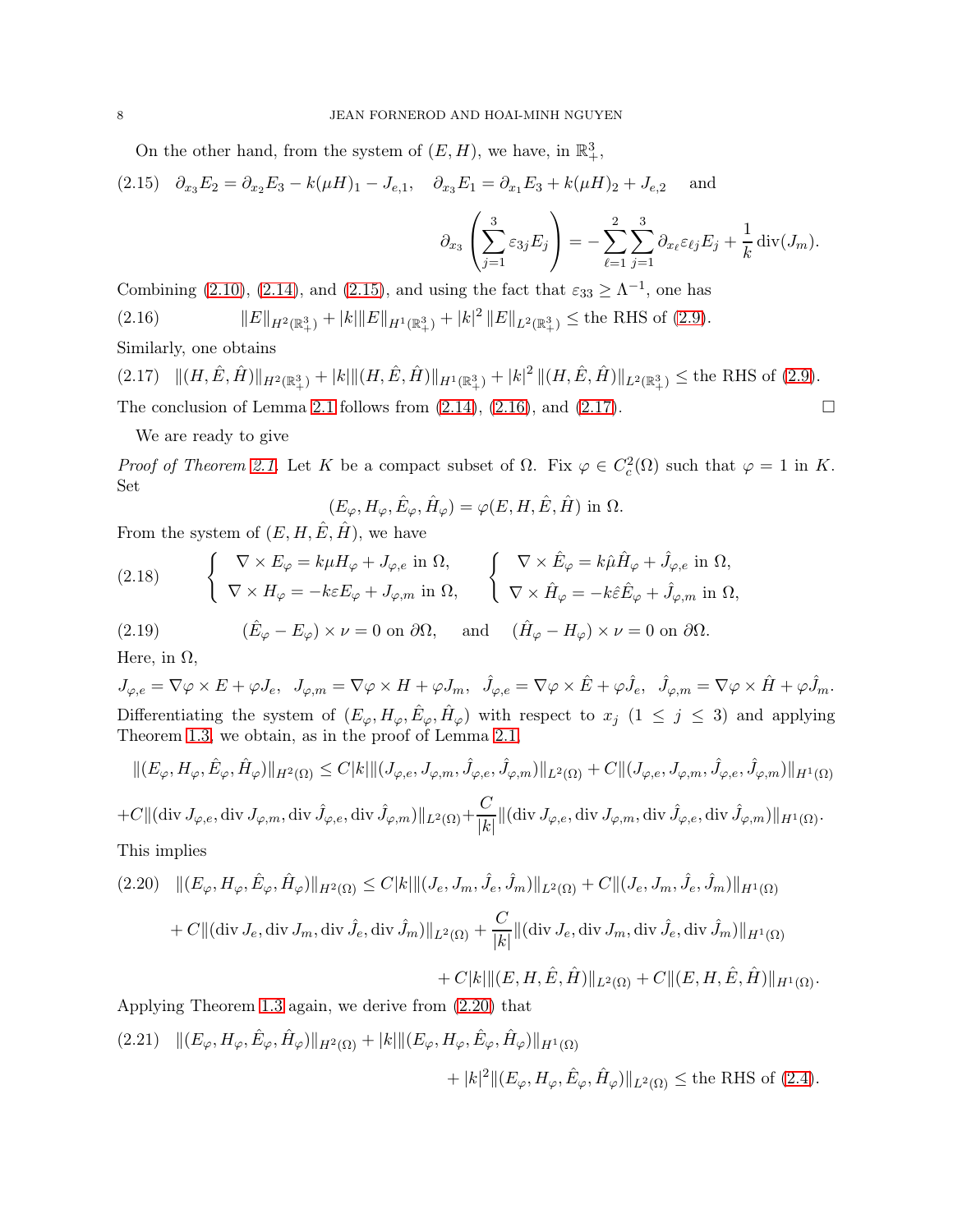The conclusion of Theorem [2.1](#page-4-1) now follows from [\(2.21\)](#page-7-4) and Lemma [2.1](#page-5-5) via local charts. The proof is complete.  $\Box$ 

3. Completeness of the generalized eigenfunctions - Proof of Theorem [1.1](#page-1-0)

To establish the completeness of the generalized eigenfunctions, we use Theorem [2.1](#page-4-1) and apply the theory of Hilbert-Schmidt operators. To this end, we first recall

**Definition 3.1.** Let H be a separable Hilbert space and let  $(\phi_k)_{k=1}^{\infty}$  be an orthogonal basis. A *bounded linear operator*  $\mathbf{T}: H \to H$  *is Hilbert- Schmidt if its finite double norm* 

$$
\|\mathbf{T}\| := \left(\sum_{k=1}^{\infty} \|\mathbf{T}(\phi_k)\|_{H}^2\right)^{1/2} < +\infty.
$$

**Remark 5.** The definition of  $\Vert \mathbf{T} \Vert$  does not depend on the choice of  $(\phi_k)$ , see e.g. [\[1,](#page-15-1) Chapter 12].

<span id="page-8-1"></span>Using Theorem [2.1,](#page-4-1) we can establish the following result.

**Proposition 3.1.** *Assume that*  $\varepsilon$ ,  $\mu$ ,  $\hat{\varepsilon}$ ,  $\hat{\mu} \in [C^2(\bar{\Omega})]^{3 \times 3}$  *and* [\(1.3\)](#page-0-0) *holds, and let*  $\gamma > 0$ *. Let*  $k_0 \ge 1$ and  $C > 0$  be constants such that for  $k \in \mathbb{C}$  with  $|\Im(k^2)| \geq \gamma |k|^2$  and  $|k| \geq k_0$ , the conclusions of *Theorem [2.1](#page-4-1) hold. Then, for such a complex number* k*,*

<span id="page-8-2"></span>
$$
(3.1) \quad ||\mathcal{T}_{k}^{2}(\mathcal{J})||_{H^{2}(\Omega)} + |k||\mathcal{T}_{k}^{2}(\mathcal{J})||_{H^{1}(\Omega)} + |k|^{2}||\mathcal{T}_{k}^{2}(\mathcal{J})||_{L^{2}(\Omega)}
$$

$$
\leq C \|\mathcal{J}\|_{L^2(\Omega)} \quad \forall \mathcal{J} = (\mathcal{J}_e, \mathcal{J}_m, \hat{\mathcal{J}}_e, \hat{\mathcal{J}}_m) \in \mathbf{H}(\Omega).
$$

*Consequently,*

*i*)  $\mathcal{T}_k^2$  *is a Hilbert-Schmidt operator defined on*  $\mathbf{H}(\Omega)$ *; moreover,* 

(3.2) 
$$
\|\mathcal{T}_k^2\| \le \frac{C}{|k|^{1/2}},
$$

*for some positive constant* C*, independent of* k*.*

ii) For  $\theta \in \mathbb{R}$  with  $|\Im(e^{2i\theta})| > 0$ ,  $e^{i\theta}$  is a direction of minimal growth of the modified resolvent *of*  $\mathcal{T}_k^2$ *.* 

For the convenience of the reader, we recall briefly here some notions associated to the concept of the minimal growth. Let A be a continuous, linear transformation from a Hilbert space  $H$ into itself. The modified resolvent set  $\rho_m(A)$  of A is the set of all  $\lambda \in \mathbb{C} \setminus \{0\}$  such that  $I - \lambda A$ is bijective (and continuous). If  $\lambda \in \rho_m(A)$ , then the map  $A_\lambda := A(I - \lambda A)^{-1}$  is the modified resolvent of A (see [\[1,](#page-15-1) Definition 12.3]). For  $\theta \in \mathbb{R}$ ,  $e^{i\theta}$  is a direction of minimal growth of the modified resolvent of A if for some  $a > 0$ , the following two facts hold for all  $r > a$ : i)  $re^{i\theta}$  is in the modified resolvent set  $\rho_m(A)$  of A and ii)  $||A_{re^{i\theta}}|| \leq C/r$  (see [\[1,](#page-15-1) Definition 12.6]).

<span id="page-8-0"></span>Another key ingredient of the proof of Theorem [1.1](#page-1-0) is:

**Proposition 3.2.** Assume that  $\varepsilon$ ,  $\mu$ ,  $\hat{\varepsilon}$ ,  $\hat{\mu} \in [C^2(\bar{\Omega})]^{3 \times 3}$  and [\(1.3\)](#page-0-0) holds. Let  $k \in \mathbb{C}$  be such that *the conclusion of Theorem [2.1](#page-4-1) holds. We have*

$$
\overline{\mathcal{T}_k(\boldsymbol{H}(\Omega))}^{L^2(\Omega)}=\boldsymbol{H}(\Omega).
$$

The rest of this section containing three subsections is organized as follows. In the first subsection, we give the proof of Proposition [3.1.](#page-8-1) The proofs of Proposition [3.2](#page-8-0) and Theorem [1.1](#page-1-0) are given in the last two subsections, respectively.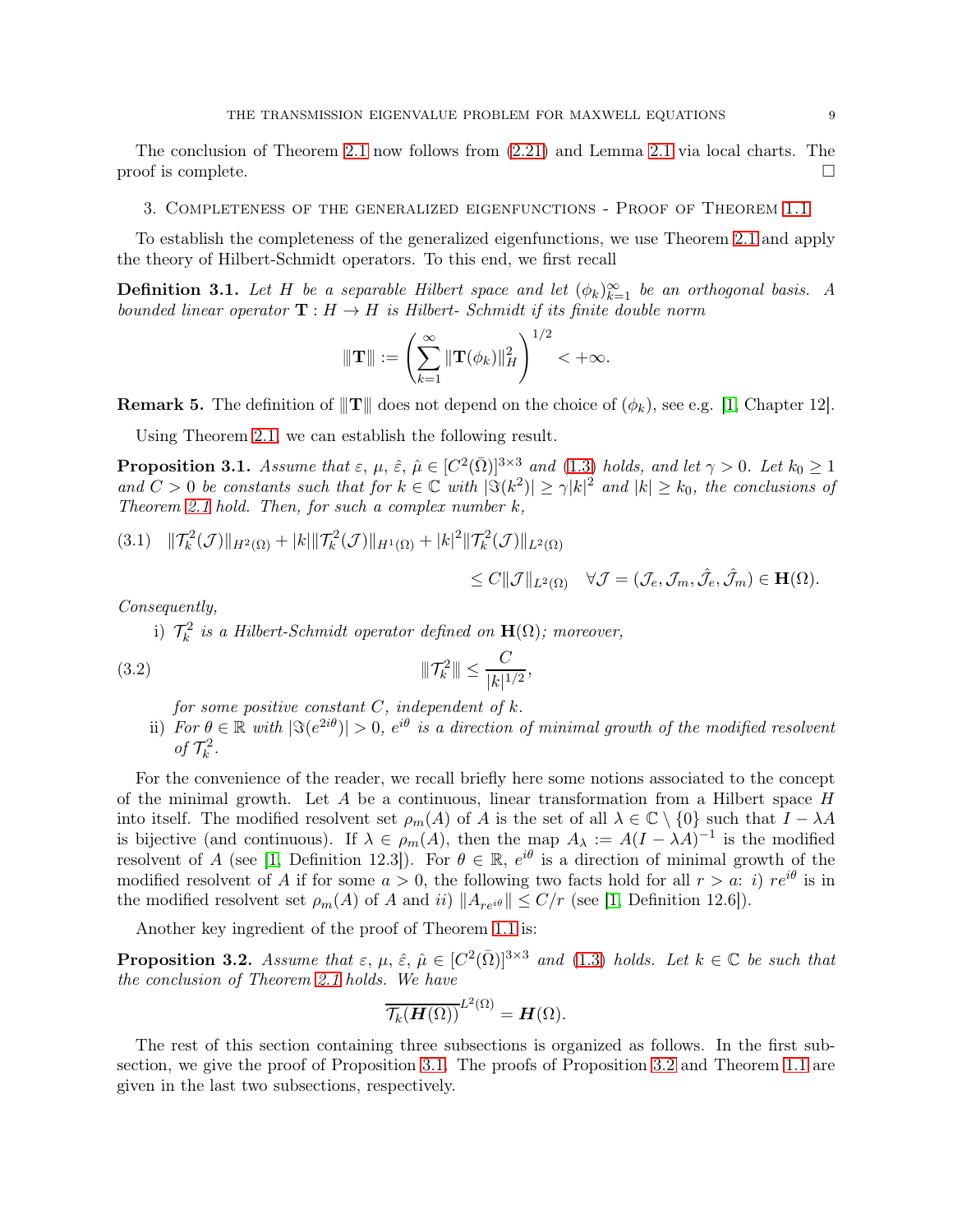<span id="page-9-0"></span>3.1. Proof of Proposition [3.1.](#page-8-1) We first state and prove a simple useful lemma used in the proof of Proposition [3.1.](#page-8-1)

**Lemma 3.1.** *Let*  $k, s \in \mathbb{C}$  *be such that*  $\mathcal{T}_k, \mathcal{T}_{k+s} : \mathbf{H}(\Omega) \to \mathbf{H}(\Omega)$  *are bounded. We have* 

*i)* If  $\mathcal{T}_k$  *is compact, then*  $s \in \rho_m(\mathcal{T}_k)$ .

$$
ii) Assume s \in \rho_m(\mathcal{T}_k). Then
$$

(3.3) 
$$
\mathcal{T}_k(I - s\mathcal{T}_k)^{-1} = (I - s\mathcal{T}_k)^{-1}\mathcal{T}_k = \mathcal{T}_{k+s}.
$$

*Proof of Lemma [3.1.](#page-9-0)* We begin with assertion i). Since  $\mathcal{T}_k$  is compact, it suffices to prove that  $I - s\mathcal{T}_k$  is injective. Indeed, let  $(E, H, \hat{E}, \hat{H}) \in \mathbf{H}(\Omega)$  be a solution of the equation  $I - s\mathcal{T}_k = 0$ . One can check that  $(E, H, \hat{E}, \hat{H}) = \mathcal{T}_{k+s}(0) = 0$ . Assertion *i*) follows.

We next establish *ii*). Let  $\mathcal{J} = (\mathcal{J}_e, \mathcal{J}_m, \hat{\mathcal{J}}_e, \hat{\mathcal{J}}_m) \in \mathbf{H}(\Omega)$  be arbitrary. Set

(3.4) 
$$
(E, H, \hat{E}, \hat{H}) = \mathcal{T}_{k+s}(\mathcal{J}),
$$

(3.5) 
$$
\mathcal{J}^1 = (\mathcal{J}_e^1, \mathcal{J}_m^1, \hat{\mathcal{J}}_e^1, \hat{\mathcal{J}}_m^1) = (I - s\mathcal{T}_k)^{-1}(\mathcal{J}),
$$

(3.6) 
$$
(E^1, H^1, \hat{E}^1, \hat{H}^1) = \mathcal{T}_k(\mathcal{J}^1).
$$

We claim that

<span id="page-9-4"></span><span id="page-9-3"></span><span id="page-9-2"></span><span id="page-9-1"></span>
$$
(E^1, H^1, \hat{E}^1, \hat{H}^1) = (E, H, \hat{E}, \hat{H}),
$$

which implies  $\mathcal{T}_k(I - s\mathcal{T}_k)^{-1} = \mathcal{T}_{k+s}$  since  $\mathcal J$  is arbitrary.

To prove the claim, we will show that  $(E^1, H^1, \hat{E}^1, \hat{H}^1)$  and  $(E, H, \hat{E}, \hat{H})$  satisfy the same Cauchy problem. We have

(3.7)  
\n
$$
\nabla \times E \stackrel{(3.4)}{=} (k+s)\mu H + \mu \mathcal{J}_m,
$$
\n
$$
\nabla \times E^{1} \stackrel{(3.6)}{=} k\mu H^{1} + \mu \mathcal{J}_m^{1},
$$
\n
$$
\mathcal{J}^{1} - \mathcal{J} \stackrel{(3.5)}{=} s\mathcal{T}_k(\mathcal{J}_1) \stackrel{(3.6)}{=} s(E^1, H^1, \hat{E}^1, \hat{H}^1).
$$
\nThis implies

This implies

$$
\nabla \times E^1 = (k+s)\mu H^1 + \mu \mathcal{J}_m,
$$

(compare with [\(3.7\)](#page-9-4)). Similarly, we can derive that  $(E^1, H^1, \hat{E}^1, \hat{H}^1)$  and  $(E, H, \hat{E}, \hat{H})$  satisfy the same system since it is clear that, on  $\partial\Omega$ ,

$$
(\hat{E}_1 - E_1) \times \nu = (\hat{H}_1 - H_1) \times \nu = 0 = (\hat{E} - E) \times \nu = (\hat{H} - H) \times \nu.
$$

The claim is proved.

Since

$$
(I - s\mathcal{T}_k)(I - s\mathcal{T}_k)^{-1} = I = (I - s\mathcal{T}_k)^{-1}(I - s\mathcal{T}_k),
$$

and  $s \neq 0$  by the definition of  $\rho_m(\mathcal{T}_k)$ , we obtain

$$
\mathcal{T}_k(I - s\mathcal{T}_k)^{-1} = (I - s\mathcal{T}_k)^{-1}\mathcal{T}_k.
$$

The proof is complete.  $\Box$ 

We are ready to give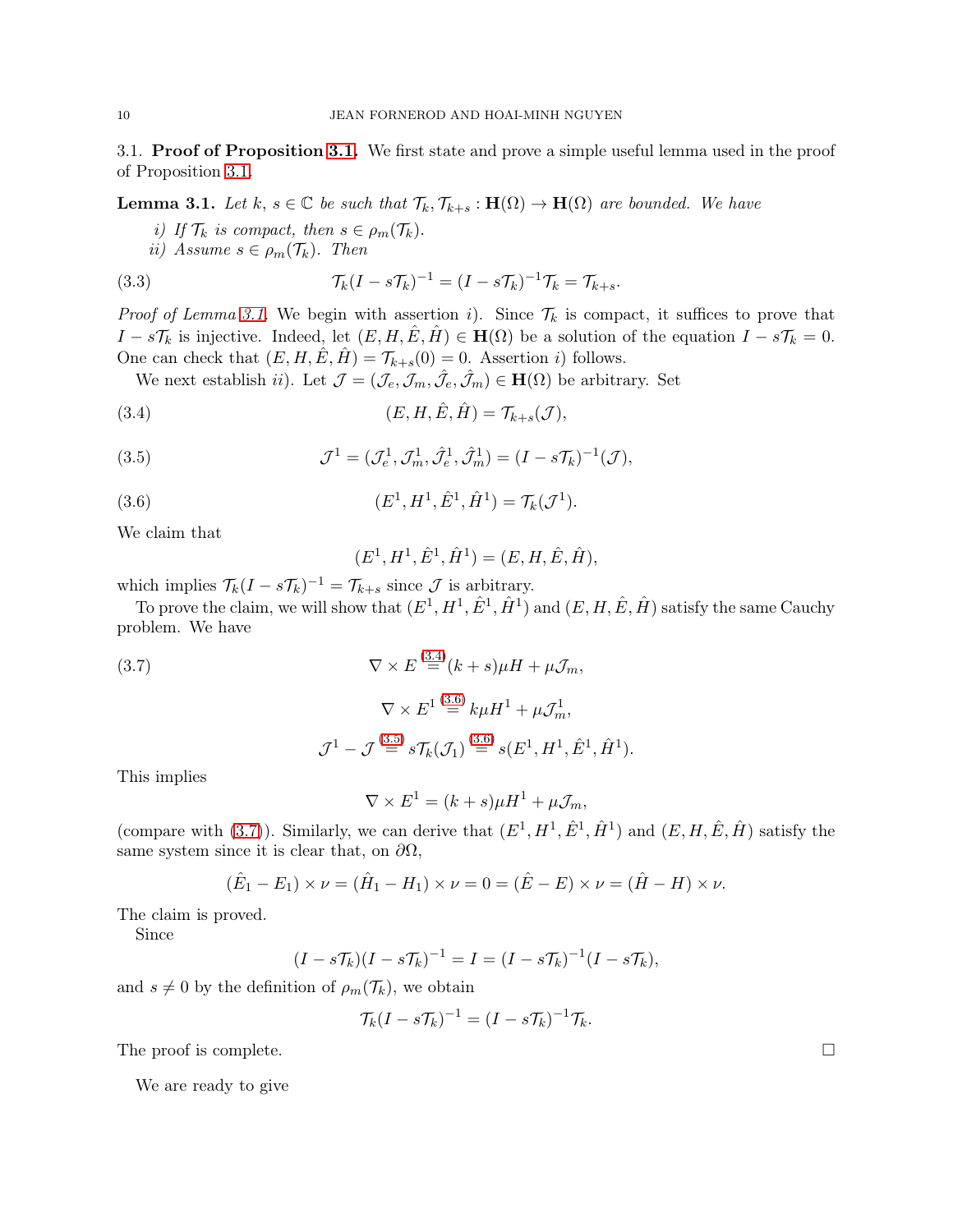*Proof of Proposition [3.1.](#page-8-1)* Assertion [\(3.1\)](#page-8-2) is just a consequence of Theorem [1.3](#page-3-2) and Theorem [2.1.](#page-4-1) As a consequence of [\(3.1\)](#page-8-1) and Gagliardo-Nirenberg's inequality see [\[12,](#page-16-22) [27\]](#page-16-23), we derive, for  $\mathcal{J} \in \mathbf{H}(\Omega)$ , that  $\mathcal{T}_k^2(\mathcal{J}) \in [C(\overline{\Omega})]^{12}$ , and

$$
\|\mathcal{T}_k^2(\mathcal{J})\|_{L^{\infty}(\Omega)} \leq C\|\mathcal{T}_k^2(\mathcal{J})\|_{H^2(\Omega)}^{\frac{3}{4}}\|\mathcal{T}_k^2(\mathcal{J})\|_{L^2(\Omega)}^{\frac{1}{4}} \leq \frac{C}{|k|^{1/2}}\|\mathcal{J}\|_{L^2(\Omega)}.
$$

It follows from the theory of Hilbert-Schmidt operators, see e.g. [\[25,](#page-16-11) Lemma 3]<sup>[2](#page-10-0)</sup>, that  $\mathcal{T}_k^2$  is a Hilbert-Schmidt operator defined on  $\mathbf{H}(\Omega)$  and

$$
\|\mathcal{T}_{k}^{2}\| \leq \frac{C}{|k|^{1/2}}.
$$

We next check the assertion on the minimal growth of the modified resolvent of  $\mathcal{T}_k$ . We have

$$
\lim_{r \to +\infty} |\Im\left((k + re^{i\theta})^2\right)|/|k + re^{i\theta}|^2 = |\Im(e^{2i\theta})| \ge 2\gamma,
$$

for some  $\gamma > 0$ . It follows, for a large enough, that  $k + re^{i\theta}$  satisfies the conclusion of Theorem [2.1](#page-4-1) for  $r > a$ . On the other hand, let  $(E, H, \hat{E}, \hat{H}) \in \mathbf{H}(\Omega)$ . We first note that, for  $s \in \mathbb{C}$ ,

 $(I - s\mathcal{T}_{k})(E, H, \hat{E}, \hat{H}) = 0$  if and only if  $(E, H, \hat{E}, \hat{H}) = \mathcal{T}_{k+s}(0) = 0$ ,

provided that  $\mathcal{T}_{k+s}$  is well-defined. Since  $\mathcal{T}_k$  is compact, it follows that  $re^{i\theta} \in \rho_m(\mathcal{T}_k)$  for  $r > a$ . By Lemma [3.1,](#page-9-0) we also have, with  $s = re^{i\theta}$ ,

$$
\mathcal{T}_k(I - s\mathcal{T}_k)^{-1} = (I - s\mathcal{T}_k)^{-1}\mathcal{T}_k = \mathcal{T}_{k+s}.
$$

Let  $s_1 = ir^{1/2}e^{i\theta/2}$  and  $s_2 = -ir^{1/2}e^{i\theta/2}$ . Thus  $(t - s_1)(t - s_2) = t^2 - s$  for  $t \in \mathbb{C}$ . One then can check that

 $\mathcal{T}_{k}^2(I-s\mathcal{T}_{k}^2)^{-1} = \mathcal{T}_{k}^2(I-s_1\mathcal{T}_{k})^{-1}(I-s_2\mathcal{T}_{k})^{-1} \stackrel{Lemma}{=} \frac{3.1}{\mathcal{T}_{k}}(I-s_1\mathcal{T}_{k})^{-1}\mathcal{T}_{k}(I-s_2\mathcal{T}_{k})^{-1} = \mathcal{T}_{k+s_1}\mathcal{T}_{k+s_2}.$  $\mathcal{T}_{k}^2(I-s\mathcal{T}_{k}^2)^{-1} = \mathcal{T}_{k}^2(I-s_1\mathcal{T}_{k})^{-1}(I-s_2\mathcal{T}_{k})^{-1} \stackrel{Lemma}{=} \frac{3.1}{\mathcal{T}_{k}}(I-s_1\mathcal{T}_{k})^{-1}\mathcal{T}_{k}(I-s_2\mathcal{T}_{k})^{-1} = \mathcal{T}_{k+s_1}\mathcal{T}_{k+s_2}.$  $\mathcal{T}_{k}^2(I-s\mathcal{T}_{k}^2)^{-1} = \mathcal{T}_{k}^2(I-s_1\mathcal{T}_{k})^{-1}(I-s_2\mathcal{T}_{k})^{-1} \stackrel{Lemma}{=} \frac{3.1}{\mathcal{T}_{k}}(I-s_1\mathcal{T}_{k})^{-1}\mathcal{T}_{k}(I-s_2\mathcal{T}_{k})^{-1} = \mathcal{T}_{k+s_1}\mathcal{T}_{k+s_2}.$ It follows from Theorem [1.3](#page-3-2) that

$$
\begin{aligned}\n\|\mathcal{T}_k^2 (I - s\mathcal{T}_k^2)^{-1}\|_{\mathbf{H}(\Omega) \to \mathbf{H}(\Omega)} &= \|\mathcal{T}_{k+s_1}\mathcal{T}_{k+s_2}\|_{\mathbf{H}(\Omega) \to \mathbf{H}(\Omega)} \\
&\le \|\mathcal{T}_{k+s_1}\|_{\mathbf{H}(\Omega) \to \mathbf{H}(\Omega)} \|\mathcal{T}_{k+s_2}\|_{\mathbf{H}(\Omega) \to \mathbf{H}(\Omega)} \\
&\le C \frac{1}{|s_1|} \frac{1}{|s_2|} = \frac{C}{|s|}.\n\end{aligned}
$$

The assertion on the minimal growth of the modified resolvent of  $\mathcal{T}_k^2$  follows.

<span id="page-10-1"></span>3.2. Proof of Proposition [3.2.](#page-8-0) We first state and prove the following technical result which is used in the proof of Proposition [3.2.](#page-8-0)

**Lemma 3.2.** Let  $M \in [C^1(\bar{\Omega})]^{3 \times 3}$  be symmetric and uniformly elliptic. Let  $U \in [H^1(\Omega)]^3$  be such *that* div( $MU$ ) = 0 *in*  $\Omega$ *. There exists a sequence*  $(U_n)_n \subset [H^1(\Omega)]^3$  *such that* 

(3.8) div(MUn) = 0 *in* Ω,

(3.9) 
$$
\mathcal{M}U_n \cdot \nu = \mathcal{M}U \cdot \nu \text{ on } \partial\Omega, \quad U_n \times \nu = 0 \text{ on } \partial\Omega,
$$

*and*

(3.10) 
$$
U_n \to U \text{ in } [L^2(\Omega)]^3 \text{ as } n \to +\infty.
$$

<span id="page-10-0"></span><sup>&</sup>lt;sup>2</sup>In [\[25,](#page-16-11) Lemma 3], the statement is on  $[L^2(\Omega)]^m$  for some  $m \geq 1$ , nevertheless, the proof also gives the result for  $\mathbf{H}(\Omega)$  since  $\mathbf{H}(\Omega)$  is equipped with the  $[L^2(\Omega)]^{12}$ -norm.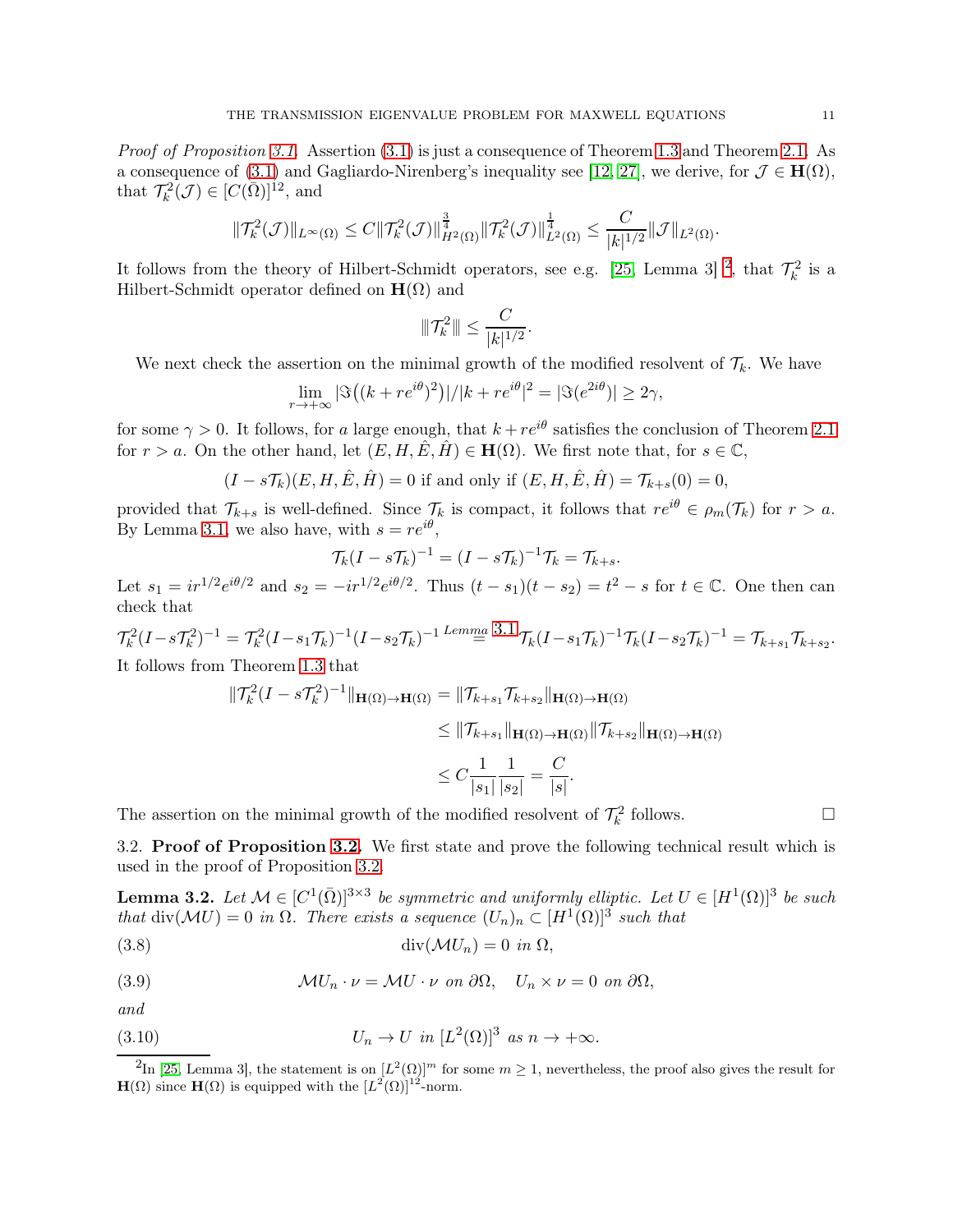*Proof of Lemma [3.2.](#page-10-1)* Since  $\Omega$  is connected,  $U \in [H^1(\Omega)]^3$  and  $\text{div}(\mathcal{M}U) = 0$  in  $\Omega$ , by [\[13,](#page-16-24) lemma 2.2], there exists  $\widetilde{V} \in [H^1(\Omega)]^3$  such that

<span id="page-11-0"></span>(3.11) 
$$
\operatorname{div} \widetilde{V} = 0 \text{ in } \Omega \quad \text{and} \quad \widetilde{V} = \frac{\mathcal{M} U \cdot \nu}{\mathcal{M} \nu \cdot \nu} \mathcal{M} \nu \text{ on } \partial \Omega.
$$

Set  $V = \mathcal{M}^{-1}\widetilde{V}$  in  $\Omega$ . One can easily check from the definition of V and [\(3.11\)](#page-11-0) that

<span id="page-11-1"></span>(3.12) div $(\mathcal{M}V) = 0$  in  $\Omega$ ,  $\mathcal{M}V \cdot \nu = \mathcal{M}U \cdot \nu$  on  $\partial\Omega$  and  $V \times \nu = 0$  on  $\partial\Omega$ .

Set  $\widetilde{U} = U - V$  in  $\Omega$ . Since div( $\mathcal{M}U$ ) = 0 in  $\Omega$ , we derive from [\(3.12\)](#page-11-1) that div( $\mathcal{M}\widetilde{U}$ ) = 0 in  $\Omega$  and  $\mathcal{M}\tilde{U}\cdot\nu=0$  on  $\partial\Omega$ . It follows from [\[13,](#page-16-24) Theorem 2.8] that there exists a sequence  $(\tilde{U}_n)_n\subset [C_c^1(\Omega)]^3$ such that

(3.13) div(Uen) = 0 in Ω

and

(3.14) 
$$
\widetilde{U}_n \to \mathcal{M}\widetilde{U} \text{ in } [L^2(\Omega)]^3 \text{ as } n \to +\infty.
$$

Set

<span id="page-11-3"></span><span id="page-11-2"></span>
$$
U_n = \mathcal{M}^{-1}\widetilde{U}_n + V.
$$

We claim that the sequence  $(U_n)_n$  has the required properties. Indeed,

$$
\operatorname{div}(\mathcal{M}U_n) = \operatorname{div}(\widetilde{U}_n) + \operatorname{div}(\mathcal{M}V)^{(3.12),(3.13)} 0
$$
in  $\Omega$ 

and, since  $\widetilde{U}_n \in [C_c^1(\Omega)]^3$ , we also have

$$
\mathcal{M}U_n \cdot \nu = \widetilde{U}_n \cdot \nu + \mathcal{M}V \cdot \nu \stackrel{(3.12)}{=} \mathcal{M}U \cdot \nu \text{ on } \partial \Omega,
$$

and

$$
U_n \times \nu = \mathcal{M}^{-1} \widetilde{U}_n \times \nu + V \times \nu \stackrel{(3.12)}{=} 0 \text{ on } \partial \Omega.
$$

Moreover, since  $V \in [H^1(\Omega)]^3$ , it follows that  $U_n \in [H^1(\Omega)]^3$  and by [\(3.14\)](#page-11-3) we obtain

<span id="page-11-4"></span>
$$
U_n \to \widetilde{U} + V = U
$$
 in  $[L^2(\Omega)]^3$  as  $n \to +\infty$ .

The proof is complete.  $\Box$ 

We are ready to give

*Proof of Proposition* [3.2.](#page-8-0) Since  $\mathcal{T}_k$  is a map from  $\mathbf{H}(\Omega)$  into  $\mathbf{H}(\Omega)$ , it suffices to prove the following two facts

(3.15) 
$$
[H^{1}(\Omega)]^{12} \cap \mathbf{H}(\Omega) \subset \overline{\mathcal{T}_{k}(\mathbf{H}(\Omega))}^{L^{2}(\Omega)},
$$

and

<span id="page-11-7"></span>(3.16) 
$$
[H^1(\Omega)]^{12} \cap \mathbf{H}(\Omega) \text{ is dense in } \mathbf{H}(\Omega) \text{ with respect to } [L^2(\Omega)]^{12} - \text{norm}.
$$

These will be proved in Steps 1 and 2 below.

*Step 1: Proof of* [\(3.15\)](#page-11-4). Let  $(E, H, \hat{E}, \hat{H}) \in [H^1(\Omega)]^{12} \cap \mathbf{H}(\Omega)$ . By applying Lemma [3.2](#page-10-1) with  $(\mathcal{M}, U)$  equal to  $(\varepsilon, E)$ ,  $(\mu, H)$ ,  $(\hat{\varepsilon}, \hat{E})$ , and  $(\hat{\mu}, \hat{H})$ , there exists a sequence  $((E^n, H^n, \hat{E}^n, \hat{H}^n))_n \subset$  $[H^1(\Omega)]^{12} \cap \mathbf{H}(\Omega)$  such that

<span id="page-11-5"></span>(3.17) 
$$
E^n \times \nu = H^n \times \nu = \hat{E}^n \times \nu = \hat{H}^n \times \nu = 0 \text{ on } \partial \Omega,
$$

and

<span id="page-11-6"></span>(3.18) 
$$
(E^n, H^n, \hat{E}^n, \hat{H}^n) \to (E, H, \hat{E}, \hat{H}) \text{ in } [L^2(\Omega)]^{12} \text{ as } n \to +\infty.
$$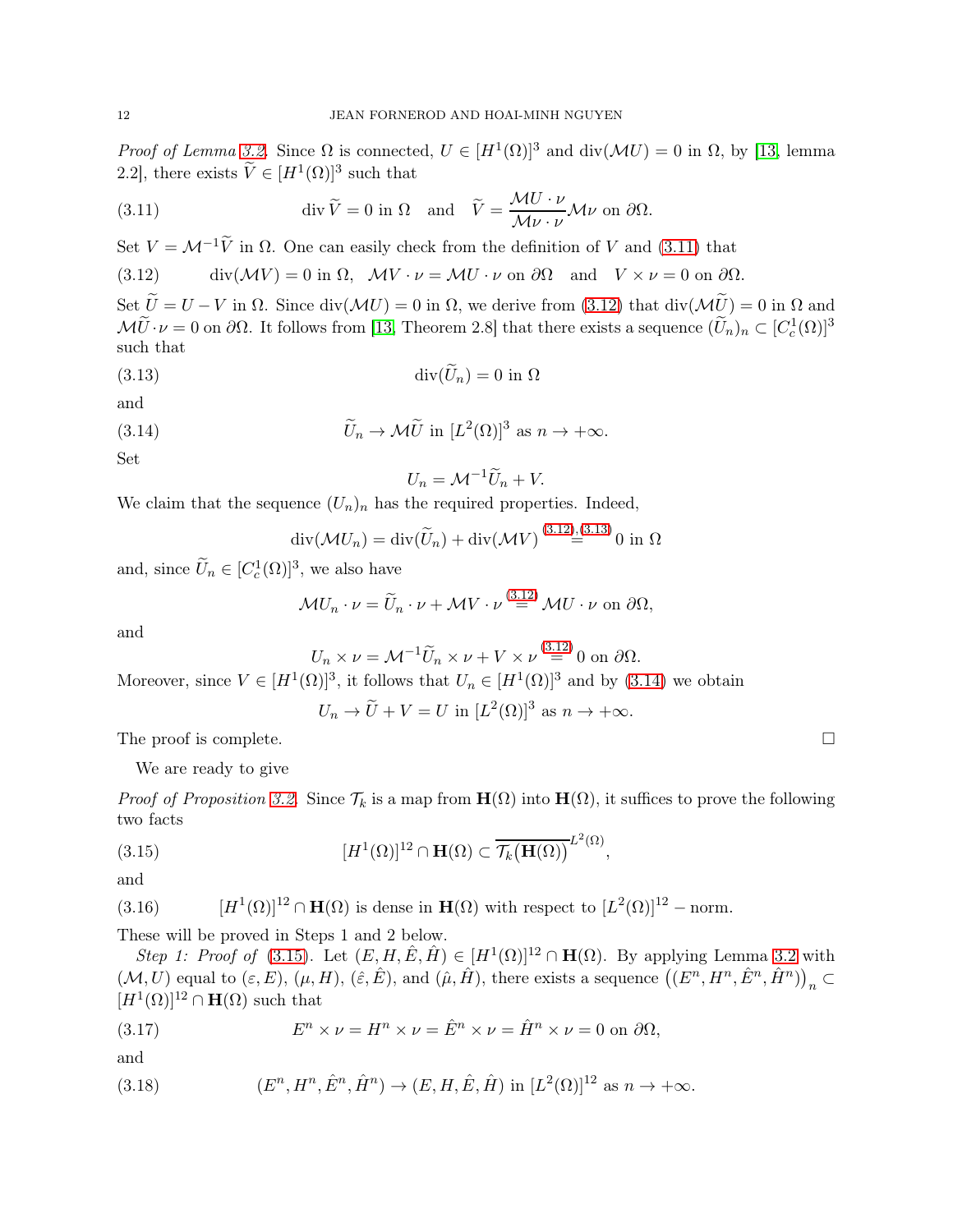<span id="page-12-0"></span>Set, in  $\Omega$ ,

(3.19) 
$$
J_e^n = \nabla \times E^n - k\mu H^n, \quad J_m^n = \nabla \times H^n + k\varepsilon H^n,
$$

(3.20) 
$$
\hat{J}_e^n = \nabla \times \hat{E}^n - k\hat{\mu}\hat{H}^n, \quad \hat{J}_m^n = \nabla \times \hat{H}^n + k\hat{\varepsilon}\hat{H}^n
$$

and define  $(\mathcal{J}_e^n, \mathcal{J}_m^n, \hat{\mathcal{J}}_e^n, \hat{\mathcal{J}}_m^n)$  in  $\Omega$  via  $(J_e^n, J_m^n, \hat{J}_e^n, \hat{J}_m^n) = (\mu \mathcal{J}_m^n, -\varepsilon \mathcal{J}_e^n, \hat{\mu} \hat{\mathcal{J}}_m^n, -\hat{\varepsilon} \hat{\mathcal{J}}_e^n)$ .

It follows that [\(1.14\)](#page-3-3) holds with  $(E, H, \hat{E}, \hat{H})$  and  $(J_e, J_m, \hat{J}_e, \hat{J}_m)$  replaced by  $(E^n, H^n, \hat{E}^n, \hat{H}^n)$ and  $(J_e^n, J_m^n, \hat{J}_e^n, \hat{J}_m^n)$ . Since  $(E^n, H^n, \hat{E}^n, \hat{H}^n) \in \mathbf{H}(\Omega)$ , it follows that

,

(3.21) 
$$
\operatorname{div} J_e^n = \operatorname{div} J_m^n = \operatorname{div} \hat{J}_e^n = \operatorname{div} \hat{J}_m^n = 0 \text{ in } \Omega.
$$

On the other hand, from [\(3.19\)](#page-12-0) and [\(3.20\)](#page-12-1), we have, on  $\partial\Omega$ ,

<span id="page-12-3"></span><span id="page-12-2"></span><span id="page-12-1"></span>
$$
(\hat{J}_e^n - J_e^n) \cdot \nu = (\nabla \times \hat{E}^n - \nabla \times \hat{E}^n) \cdot \nu - k(\hat{\mu}\hat{H}^n - \mu H^n) \cdot \nu.
$$

This implies

(3.22) 
$$
(\hat{J}_e^n - J_e^n) \cdot \nu = 0 \text{ on } \partial \Omega,
$$

since  $(\hat{\mu}\hat{H}^n - \mu H^n) \cdot \nu = 0$  on  $\partial\Omega$  and  $\text{div}_{\partial\Omega}((\hat{E}^n - E^n) \times \nu) = 0$  on  $\partial\Omega$  by [\(3.17\)](#page-11-5). Similarly, we have

(3.23) 
$$
(\hat{J}_m^n - J_m^n) \cdot \nu = 0 \text{ on } \partial \Omega.
$$

Combining [\(3.21\)](#page-12-2), [\(3.22\)](#page-12-3), and [\(3.23\)](#page-12-4) yields that  $(\mathcal{J}_e^n, \mathcal{J}_m^n, \hat{\mathcal{J}}_e^n, \hat{\mathcal{J}}_m^n) \in \mathbf{H}(\Omega)$ . Consequently,

<span id="page-12-6"></span><span id="page-12-5"></span><span id="page-12-4"></span> $(E^n, H^n, \hat{E}^n, \hat{H}^n) \in \mathcal{T}_k(\mathbf{H}(\Omega)).$ 

The conclusion of Step 1 now follows from [\(3.18\)](#page-11-6).

*Step 2: Proof of* [\(3.16\)](#page-11-7). Fix  $(E, H, \hat{E}, \hat{H}) \in \mathbf{H}(\Omega)$  arbitrary. There exist sequences  $(\mathcal{E}^n)_n$ ,  $(\mathcal{H}^n)_n \subset$  $[H^2(\Omega)]^3$  such that

(3.24) 
$$
(\varepsilon \mathcal{E}^n, \mu \mathcal{H}^n) \to (\varepsilon E, \mu H) \text{ in } [H(\text{div}, \Omega)]^2.
$$

Since

$$
\operatorname{div}(\hat{\varepsilon}\hat{E} - \varepsilon E) = \operatorname{div}(\hat{\mu}\hat{H} - \mu H) = 0 \text{ in } \Omega \quad \text{and} \quad (\hat{\varepsilon}\hat{E} - \varepsilon E) \cdot \nu = (\hat{\mu}\hat{H} - \mu H) \cdot \nu = 0 \text{ on } \partial\Omega,
$$
  
by [13, Theorem 2.8], there exist sequences  $(U_e^n)_n$ ,  $(U_m^n)_n \subset [H^2(\Omega)]^3$  such that  

$$
\operatorname{div} U_e^n = \operatorname{div} U_m^n = 0 \text{ in } \Omega,
$$

and

(3.26) 
$$
(U_e^n, U_m^n) \to (\hat{\varepsilon} \hat{E} - \varepsilon E, \hat{\mu} \hat{H} - \mu H) \text{ in } [L^2(\Omega)]^6 \text{ as } n \to +\infty.
$$

<span id="page-12-7"></span>Define  $\hat{\mathcal{E}}^n$ ,  $\hat{\mathcal{H}}^n \in [L^2(\Omega)]^3$  via

(3.27) 
$$
\hat{\varepsilon} \hat{\mathcal{E}}^n = U_e^n + \varepsilon \mathcal{E}^n \text{ in } \Omega \quad \text{ and } \quad \hat{\mu} \hat{\mathcal{H}}^n = U_m^n + \hat{\mu} \mathcal{H}^n \text{ in } \Omega.
$$

From [\(3.24\)](#page-12-5), [\(3.25\)](#page-12-6), and [\(3.26\)](#page-12-7), we have

<span id="page-12-8"></span>(3.28) 
$$
(\hat{\varepsilon}\hat{\mathcal{E}}^n, \, \hat{\mu}\hat{\mathcal{H}}^n) \to (\hat{\varepsilon}\hat{E}, \, \hat{\mu}\hat{H}) \text{ in } [H(\text{div}, \Omega)]^2.
$$

<span id="page-12-10"></span><span id="page-12-9"></span>Using [\(3.24\)](#page-12-5) and [\(3.28\)](#page-12-8), we derive from the trace theory that, as  $n \to +\infty$ ,  $(3.29)$  $(n - \varepsilon E) \cdot \nu$ ,  $(\mu \mathcal{H}^n - \mu H) \cdot \nu$ ,  $(\hat{\varepsilon} \hat{\mathcal{E}}^n - \hat{\varepsilon} \hat{E}) \cdot \nu$ ,  $(\hat{\mu} \hat{\mathcal{H}}^n - \hat{\mu} \hat{H}) \cdot \nu \to 0$  in  $H^{-1/2}(\partial \Omega)$ . Since  $(\hat{\varepsilon} \hat{E} - \varepsilon E) \cdot \nu = (\hat{\mu} \hat{H} - \mu H) \cdot \nu = 0$  on  $\partial \Omega$ , we obtain (3.30)  $(\hat{\varepsilon}\hat{\mathcal{E}}^n - \varepsilon \mathcal{E}^n) \cdot \nu$ ,  $(\hat{\mu}\hat{\mathcal{H}}^n - \hat{\mu}\mathcal{H}^n) \cdot \nu \to 0$ , in  $H^{-1/2}(\partial\Omega)$  as  $n \to +\infty$ .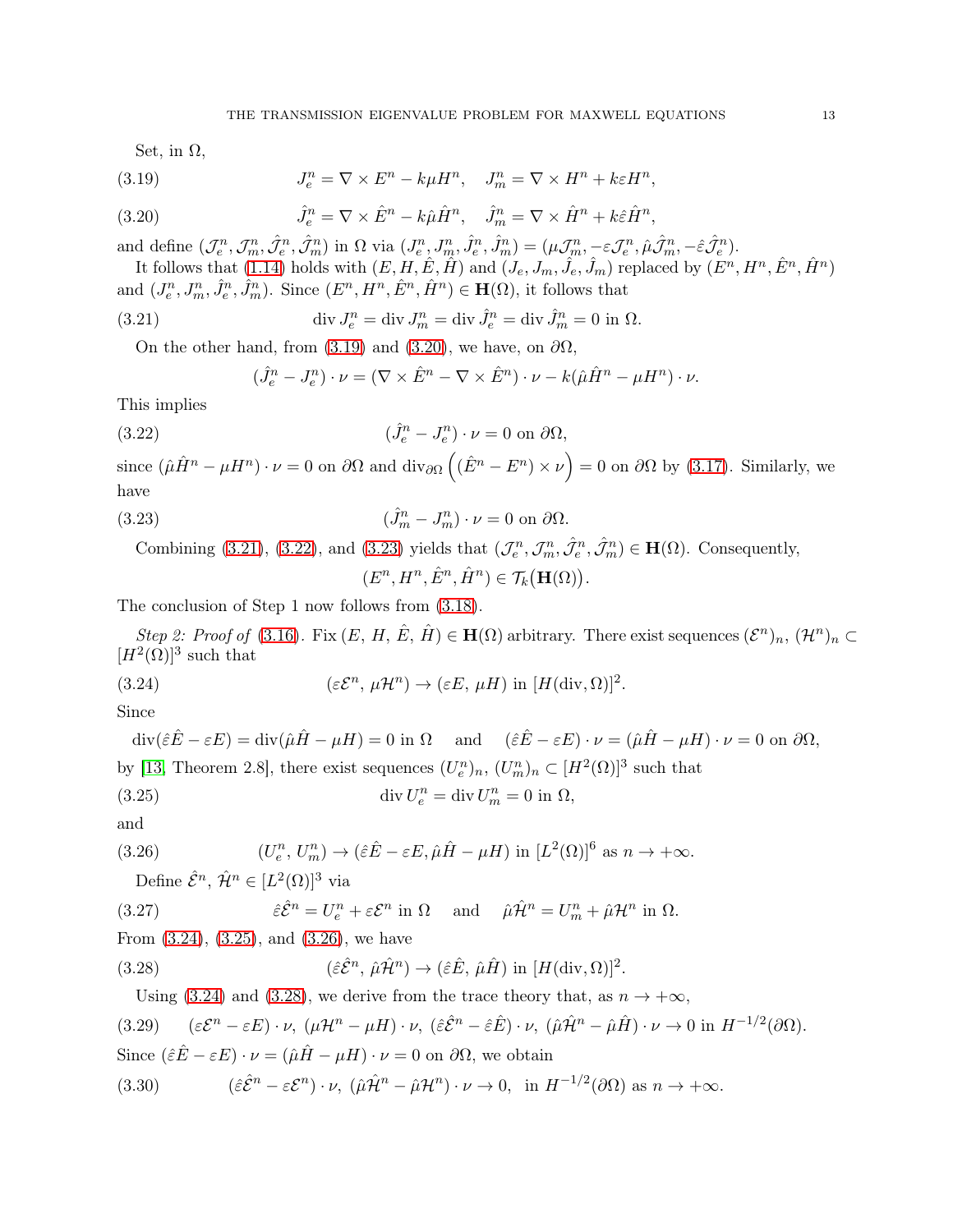<span id="page-13-0"></span>Set

(3.31) 
$$
\alpha_e^n = \frac{1}{|\partial \Omega|} \int_{\partial \Omega} \varepsilon \mathcal{E}^n \cdot \nu \quad \text{and} \quad \alpha_m^n = \frac{1}{|\partial \Omega|} \int_{\partial \Omega} \mu \mathcal{H}^n \cdot \nu,
$$

where  $|\partial\Omega|$  denotes the 2-Hausdorff measure of  $\partial\Omega$ . We derive that

(3.32) 
$$
\lim_{n \to +\infty} \alpha_e^{n} \stackrel{(3.29)}{=} \frac{1}{|\partial \Omega|} \int_{\partial \Omega} \varepsilon E \cdot \nu = \frac{1}{|\partial \Omega|} \int_{\Omega} \text{div}(\varepsilon E) = 0.
$$

Similarly, we obtain

$$
(3.33)
$$

(3.33) 
$$
\lim_{n \to +\infty} \alpha_m^n = 0.
$$

Denote

<span id="page-13-2"></span><span id="page-13-1"></span>
$$
H^1_{\sharp}(\Omega) = \left\{ u \in H^1(\Omega) : \int_{\Omega} u = 0 \right\}.
$$

Let  $\xi_e^n$ ,  $\xi_m^n$ ,  $\hat{\xi}_e^n$ ,  $\hat{\xi}_m^n$   $\in H^1_{\sharp}(\Omega)$  be a solution of

(3.34) 
$$
\begin{cases}\n-\operatorname{div}(\varepsilon \nabla \xi_e^n) = -\operatorname{div}(\varepsilon \mathcal{E}^n) & \text{in } \Omega, \\
\varepsilon \nabla \xi_e^n \cdot \nu = \alpha_e^n & \text{on } \partial \Omega,\n\end{cases}\n\begin{cases}\n-\operatorname{div}(\mu \nabla \xi_m^n) = -\operatorname{div}(\mu \mathcal{H}^n) & \text{in } \Omega, \\
\mu \nabla \xi_m^n \cdot \nu = \alpha_m^n & \text{on } \partial \Omega,\n\end{cases}
$$

$$
(3.35)
$$

$$
\begin{cases}\n-\operatorname{div}(\hat{\varepsilon}\nabla \hat{\xi}^n_e) = -\operatorname{div}(\hat{\varepsilon}\hat{\mathcal{E}}^n) & \text{in } \Omega, \\
\hat{\varepsilon}\nabla \hat{\xi}^n_e \cdot \nu = (\hat{\varepsilon}\hat{\mathcal{E}}^n - \varepsilon \mathcal{E}^n) \cdot \nu + \alpha_e^n & \text{on } \partial\Omega, \\
\text{By the definition of } \alpha^n \text{ and } \alpha^n \quad (3.31) \text{ we have}\n\end{cases}\n\qquad\n\begin{cases}\n-\operatorname{div}(\hat{\mu}\nabla \hat{\xi}^n_m) = -\operatorname{div}(\hat{\mu}\hat{\mathcal{H}}^n) & \text{in } \Omega, \\
\hat{\mu}\nabla \hat{\xi}^n_m \cdot \nu = (\hat{\mu}\hat{\mathcal{H}}^n - \mu\mathcal{H}^n) \cdot \nu + \alpha_m^n & \text{on } \partial\Omega.\n\end{cases}
$$

By the definition of  $\alpha_e^n$  and  $\alpha_m^n$  [\(3.31\)](#page-13-0), we have

(3.36) 
$$
\int_{\Omega} \text{div}(\varepsilon \mathcal{E}^n) = \int_{\partial \Omega} \alpha_e^n \text{ and } \int_{\Omega} \text{div}(\mu \mathcal{H}^n) = \int_{\partial \Omega} \alpha_m^n.
$$

It follows that  $\xi_e^n$  and  $\xi_m^n$  are well-defined and uniquely determined. We also have

$$
\int_{\Omega} \operatorname{div}(\hat{\varepsilon} \hat{\mathcal{E}}^n) - \int_{\partial \Omega} \left( (\hat{\varepsilon} \hat{\mathcal{E}}^n - \varepsilon \mathcal{E}^n) \cdot \nu + \alpha_e^n \right) \stackrel{(3.31)}{=} 0
$$

and

<span id="page-13-4"></span><span id="page-13-3"></span>
$$
\int_{\Omega} \operatorname{div}(\hat{\mu}\hat{\mathcal{H}}^n) - \int_{\partial\Omega} \left( (\hat{\mu}\hat{\mathcal{H}}^n - \mu\mathcal{H}^n) \cdot \nu + \alpha_m^n \right) \stackrel{(3.31)}{=} 0.
$$

Hence  $\hat{\xi}_e^n$  and  $\hat{\xi}_m^n$  are well-defined and uniquely determined as well. From the regularity theory of elliptic equations it follows that

(3.37) 
$$
(\xi_e^n, \xi_m^n, \hat{\xi}_e^n, \hat{\xi}_m^n) \in [H^2(\Omega)]^4.
$$

Using [\(3.30\)](#page-12-10), [\(3.32\)](#page-13-1), and [\(3.33\)](#page-13-2), we derive that

(3.38) 
$$
\xi_e^n, \xi_m^n, \hat{\xi}_e^n, \hat{\xi}_m^n \to 0 \text{ in } H^1(\Omega) \text{ as } n \to +\infty.
$$

Set

(3.39) 
$$
(E_n, H_n, \hat{E}_n, \hat{H}_n) = (\mathcal{E}^n - \nabla \xi_e^n, \mathcal{H}^n - \nabla \xi_m^n, \hat{\mathcal{E}}^n - \nabla \hat{\xi}_e^n, \hat{\mathcal{H}}^n - \nabla \hat{\xi}_m^n)
$$
 in  $\Omega$ . We have, by (3.24), and (3.28), and (3.38),

<span id="page-13-6"></span>(3.40) 
$$
(E_n, H_n, \hat{E}_n, \hat{H}_n) \to (E, H, \hat{E}, \hat{H}) \text{ in } [L^2(\Omega)]^{12}.
$$

From the definition of  $\xi_e^n$ ,  $\xi_m^n$ ,  $\hat{\xi}_n^n$ ,  $\hat{\xi}_m^n$ , we have

<span id="page-13-5"></span>(3.41) 
$$
\operatorname{div}(\varepsilon E^n) = \operatorname{div}(\hat{\varepsilon} \hat{E}^n) = \operatorname{div}(\mu H^n) = \operatorname{div}(\hat{\mu} \hat{H}^n) = 0 \text{ in } \Omega,
$$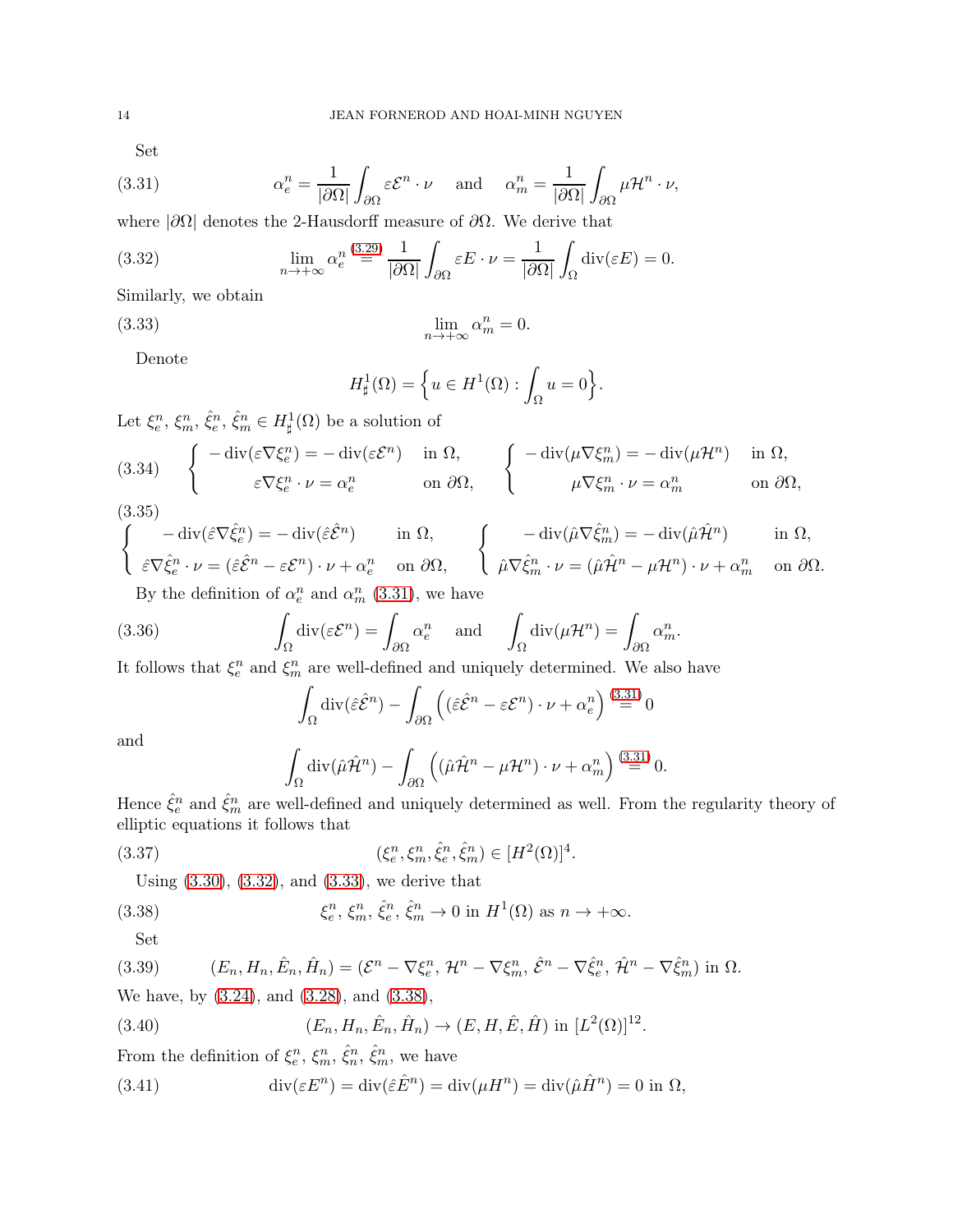and, on  $\partial\Omega$ ,

(3.42) 
$$
(\hat{\varepsilon}\hat{E}^n - \varepsilon E^n) \cdot \nu = (\hat{\mu}\hat{H}^n - \mu H^n) \cdot \nu = 0 \text{ on } \partial\Omega.
$$

<span id="page-14-1"></span>Combining [\(3.37\)](#page-13-4), [\(3.41\)](#page-13-5), and [\(3.42\)](#page-14-1) yields

(3.43) 
$$
(E^n, H^n, \hat{E}^n, \hat{H}^n) \in \mathbf{H}(\Omega) \cap [H^1(\Omega)]^{12}.
$$

The conclusion of Step 2 now follows from [\(3.40\)](#page-13-6).

The proof is complete.  $\Box$ 

<span id="page-14-0"></span>Remark 6. One can rewrite [\(1.1\)](#page-0-1) and [\(1.2\)](#page-0-2) under the following form

<span id="page-14-2"></span>(3.44)  

$$
\nabla \times (\mu^{-1}(\nabla \times E)) - \omega^2 \varepsilon E = 0 \text{ in } \Omega,
$$

$$
\nabla \times (\hat{\mu}^{-1}(\nabla \times \hat{E})) - \omega^2 \hat{\varepsilon} \hat{E} = 0 \text{ in } \Omega,
$$

$$
\hat{E} \times \nu = E \times \nu \text{ on } \partial \Omega,
$$

$$
(\hat{\mu}^{-1}(\nabla \times \hat{E})) \times \nu = (\mu^{-1}(\nabla \times E)) \times \nu \text{ on } \partial \Omega.
$$

Then a complex number  $\omega \in \mathbb{C}$  is called a *transmission eigenvalue* if there exists a non-zero solution  $(E, \hat{E}) \in [L^2(\Omega)]^6$  of [\(3.44\)](#page-14-2). Theorem [1.1](#page-1-0) might be translated as follows:

*Completeness:* Assume that  $\varepsilon$ ,  $\mu$ ,  $\hat{\varepsilon}$ ,  $\hat{\mu} \in [C^2(\bar{\Omega})]^{3 \times 3}$  and [\(1.3\)](#page-0-0) holds. The space spanned by the generalized eigenfunctions is complete in  $\mathbf{G}(\Omega)$ , i.e., the space spanned by them is dense in  $\mathbf{G}(\Omega)$ , where

(3.45) 
$$
\mathbf{G}(\Omega) = \left\{ (u, \hat{u}) \in [H(\text{curl}, \Omega)]^2; \text{div}(\varepsilon u) = \text{div}(\hat{\varepsilon}\hat{u}) = 0 \text{ in } \Omega, \right\}
$$

$$
(\hat{u} - u) \times \nu = 0 \text{ on } \partial\Omega, \left( \hat{\mu}^{-1}(\nabla \times \hat{u}) \right) \times \nu - \left( \mu^{-1}(\nabla \times u) \right) \times \nu = 0 \text{ on } \partial\Omega \right\}
$$

Remark 7. In [\[15\]](#page-16-9), the authors studied the completeness of generalized eigenfunctions in the isotropic case under the assumption that

$$
\varepsilon = \mu = \hat{\mu} = I \text{ in } \Omega,
$$

 $\hat{\varepsilon} \in C^{\infty}(\bar{\Omega})$  and  $\hat{\varepsilon}$  is constant different from 1 in a neighborhood of  $\partial\Omega$ .

They considered the system under the form [\(3.44\)](#page-14-2). Since  $\varepsilon = \mu = I$ , their settings and ours are disjoint. Nevertheless, it seems that the boundary conditions given in the definition of  $\mathbf{G}(\Omega)$  are missing in [\[15\]](#page-16-9).

3.3. Proof of Theorem [1.1.](#page-1-0) Applying Proposition [3.1,](#page-8-1) one has

- $-\mathcal{T}_k^2 : \mathbf{H}(\Omega) \to \mathbf{H}(\Omega)$  is a Hilbert-Schmidt operator.
- for  $\theta \in \mathbb{R}$  with  $|\Im(e^{2i\theta})| > 0$ ,  $e^{i\theta}$  is a direction of minimal growth of the modified resolvent of  $\mathcal{T}_k^2$ .

Applying the theory of Hilbert-Schmidt operators, see e.g. [\[1,](#page-15-1) Theorem 16.4], one derives that

1) the closure of the space spanned by all generalized eigenfunctions of  $\mathcal{T}_k^2$  is equal to  $\overline{\mathcal{T}_k^2(\mathbf{H}(\Omega))}$ (the closures are taken with respect to the  $[L^2(\Omega)]^{12}$ -norm).

On the other hand, we have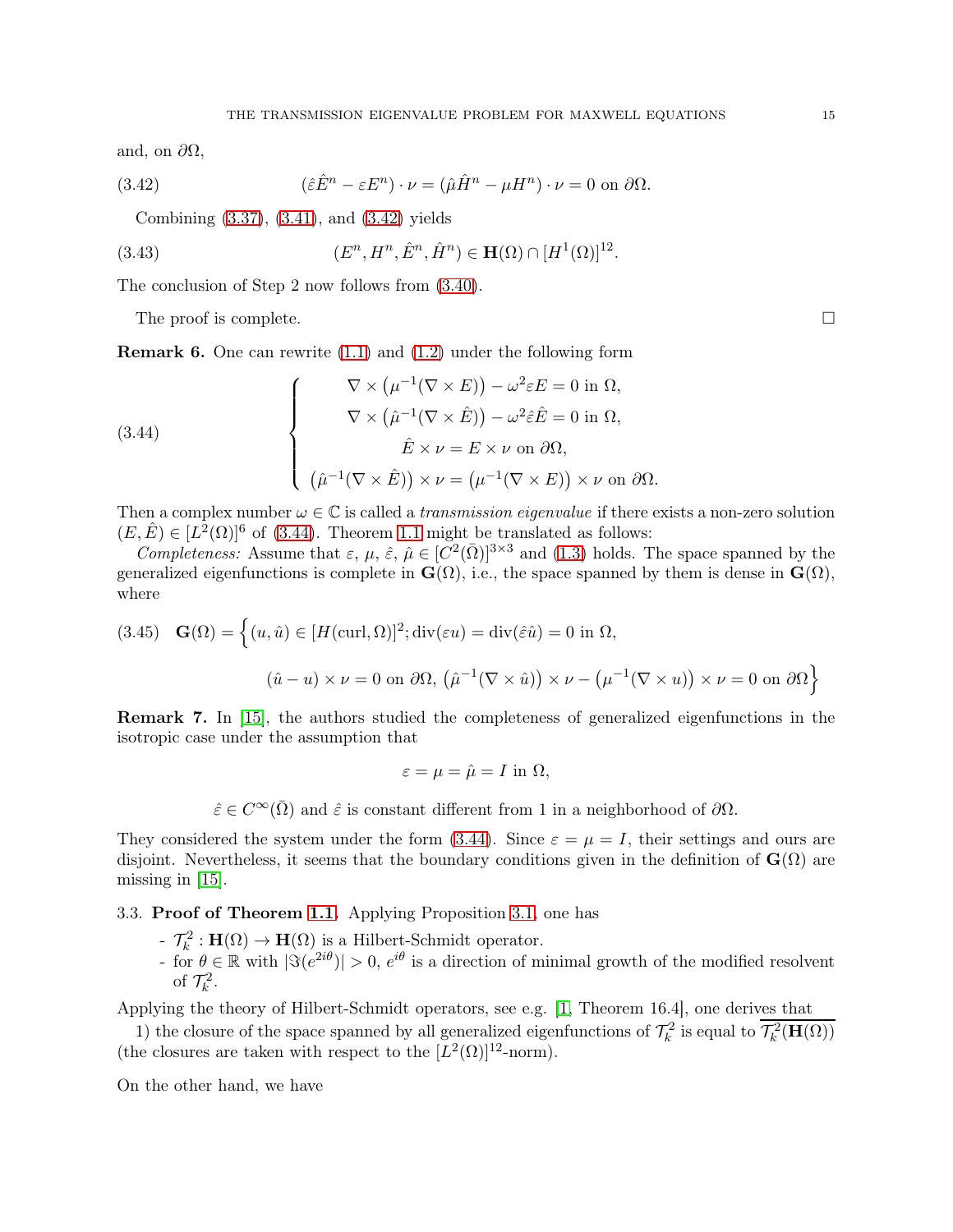2)  $\overline{\mathcal{T}_k^2(\mathbf{H}(\Omega))} = \mathbf{H}(\Omega)$  since

$$
\mathbf{H}(\Omega) = \overline{\mathcal{T}_k(\mathbf{H}(\Omega))}
$$
 (by Proposition 3.2)  
=  $\overline{\mathcal{T}_k \overline{\mathcal{T}_k(\mathbf{H}(\Omega))}}$  (by Proposition 3.2)  
=  $\overline{\mathcal{T}_k^2(\mathbf{H}(\Omega))}$  (by the continuity of  $\mathcal{T}_k$ ).

3) The space spanned by the generalized eigenfunctions of  $\mathcal{T}_k^2$  associated to the non-zero eigenvalues of  $\mathcal{T}_k^2$  is equal to the space spanned by the generalized eigenfunctions of  $\mathcal{T}_k$  associated to the non-zero eigenvalues of  $\mathcal{T}_k$ . This can be done as in the last part of the proof of [\[1,](#page-15-1) Theorem 16.5. Consequently, the space spanned by all generalized eigenfunctions of  $\mathcal{T}_k^2$  is equal to the space spanned by all generalized eigenfunctions of  $\mathcal{T}_k$ .

The conclusion now follows from 1, 2, and 3).  $\square$ 

# 4. An upper bound for the counting function - Proof of Theorem [1.2](#page-1-1)

Let  $\lambda_j$  be the non-zero eigenvalues of  $\mathcal{T}_k$ . Note that the non-zero eigenvalue values of  $\mathcal{T}_k^2$ , counted according to multiplicity, are  $\tilde{\lambda}_j^2$  (this can be proved as in the last part of the proof of [\[1,](#page-15-1) Theorem 16.5]). Applying the spectral theory of Hilbert-Schmidt operators, see e.g. [\[1,](#page-15-1) Theorem 12.14] to  $\mathcal{T}_k^2$ , we have

(4.1) 
$$
\sum_{j} |\widetilde{\lambda}_{j}|^{4} \leq ||\mathcal{T}_{k}^{2}||^{2}.
$$

Applying  $i$ ) of Proposition [3.1,](#page-8-1) we obtain

$$
\sum_j |\widetilde{\lambda}_j|^4 \leq C |k|^{-1}.
$$

Note that  $\lambda_j$  is an transmission eigenvalue if and only if  $(i\lambda_j - k)^{-1}$  is an eigenvalue of  $\mathcal{T}_k$ , and they have the same multiplicity. It follows that

(4.2) 
$$
\sum_{j} \frac{1}{|i\lambda_j - k|^4} \le C|k|^{-1}.
$$

Note that if  $|\lambda_j| \leq |k|$ , then  $|i\lambda_j - k| \leq 2|k|$ . We then derive from [\(4.2\)](#page-15-2) that

<span id="page-15-2"></span>
$$
\frac{1}{|k|^4} \sum_{j: |\lambda_j| \le |k|} 1 \le C|k|^{-1}.
$$

This implies

$$
\mathcal{N}(|k|) \le C|k|^3.
$$

The proof is complete.  $\Box$ 

### **REFERENCES**

- <span id="page-15-1"></span>[1] Shmuel Agmon, Lectures on elliptic boundary value problems, Prepared for publication by B. Frank Jones, Jr. with the assistance of George W. Batten, Jr. Van Nostrand Mathematical Studies, No. 2, D. Van Nostrand Co., Inc., Princeton, N.J.-Toronto-London, 1965. MR 0178246
- <span id="page-15-0"></span>[2] Shmuel Agmon, Avron Douglis, and Louis Nirenberg, Estimates near the boundary for solutions of elliptic partial differential equations satisfying general boundary conditions. I, Comm. Pure Appl. Math. 12 (1959), 623–727. MR 125307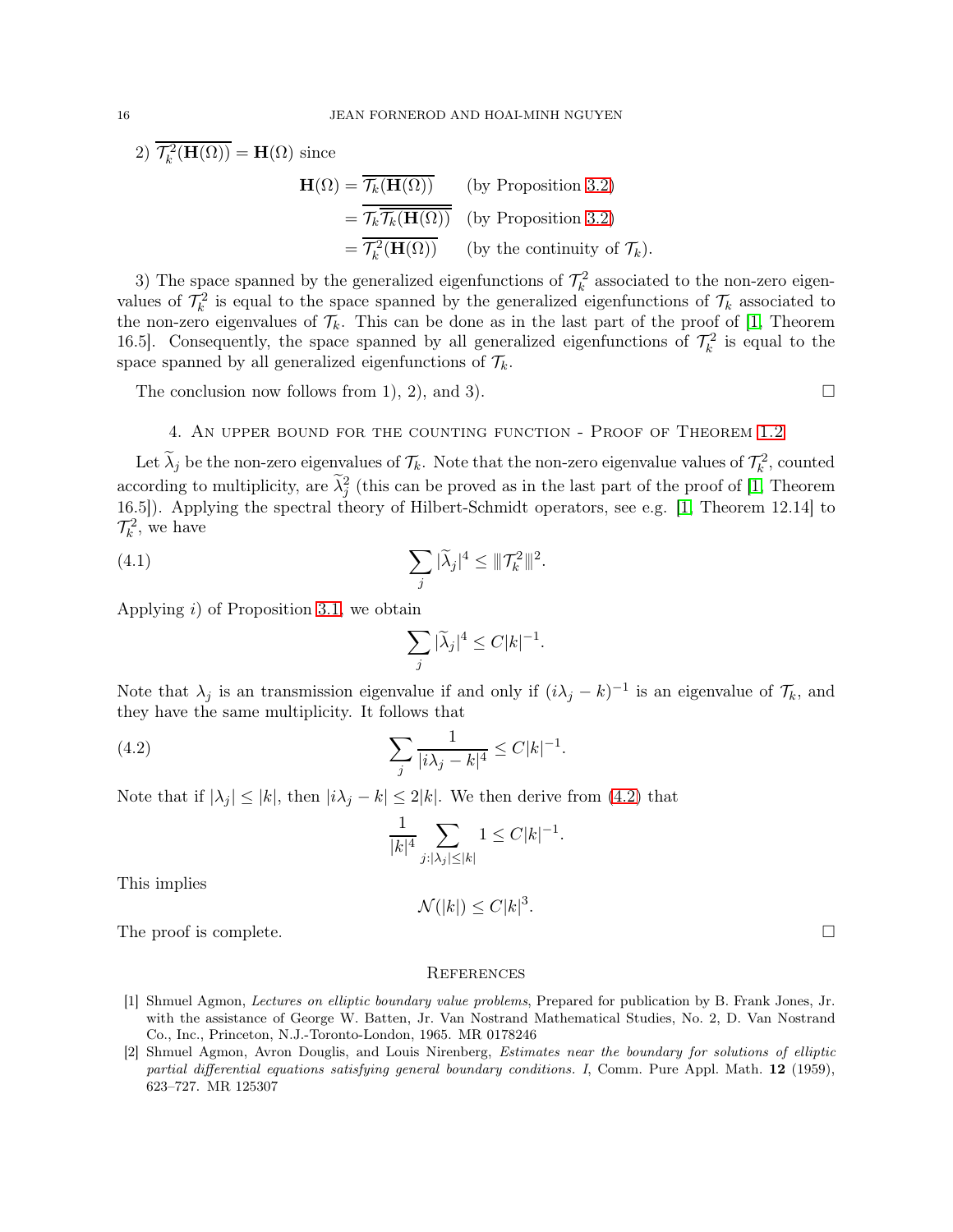- <span id="page-16-4"></span>[3] Shmuel Agmon, Avron Douglis, and Louis Nirenberg, Estimates near the boundary for solutions of elliptic partial differential equations satisfying general boundary conditions. II., Comm. Pure Appl. Math. 17 (1964), 35–92.
- <span id="page-16-12"></span>[4] Anne-Sophie Bonnet-Ben Dhia, Lucas Chesnel, and Houssem Haddar, On the use of T-coercivity to study the interior transmission eigenvalue problem, C. R. Math. Acad. Sci. Paris 349 (2011), no. 11-12, 647–651. MR 2817384
- <span id="page-16-21"></span>[5] Haim Brezis, Functional analysis, Sobolev spaces and partial differential equations, Universitext, Springer, New York, 2011. MR 2759829
- <span id="page-16-2"></span>[6] Fioralba Cakoni, David Colton, and Houssem Haddar, Inverse scattering theory and transmission eigenvalues, CBMS-NSF Regional Conference Series in Applied Mathematics, vol. 88, Society for Industrial and Applied Mathematics (SIAM), Philadelphia, PA, 2016. MR 3601119
- <span id="page-16-8"></span>[7] Fioralba Cakoni, Drossos Gintides, and Houssem Haddar, The existence of an infinite discrete set of transmission eigenvalues, SIAM J. Math. Anal. 42 (2010), no. 1, 237–255. MR 2596553
- <span id="page-16-6"></span>[8] Fioralba Cakoni, Houssem Haddar, and Shixu Meng, Boundary integral equations for the transmission eigenvalue problem for Maxwell's equations, J. Integral Equations Appl. 27 (2015), no. 3, 375–406. MR 3435806
- <span id="page-16-3"></span>[9] Fioralba Cakoni and Hoai-Minh Nguyen, On the Discreteness of Transmission Eigenvalues for the Maxwell Equations, SIAM J. Math. Anal. 53 (2021), no. 1, 888-913. MR 4209665
- <span id="page-16-7"></span>[10] Lucas Chesnel, Interior transmission eigenvalue problem for Maxwell's equations: the T -coercivity as an alternative approach, Inverse Problems 28 (2012), no. 6, 065005, 14. MR 2924302
- <span id="page-16-1"></span>[11] David Colton and Peter Monk, The inverse scattering problem for time-harmonic acoustic waves in an inhomogeneous medium, Quart. J. Mech. Appl. Math. 41 (1988), no. 1, 97–125. MR 934695
- <span id="page-16-24"></span><span id="page-16-22"></span>[12] Emilio Gagliardo, Ulteriori proprietà di alcune classi di funzioni in più variabili, Ricerche Mat. 8 (1959), 24–51. MR 109295
- [13] Vivette Girault and Pierre-Arnaud Raviart, Finite element methods for Navier-Stokes equations, Springer Series in Computational Mathematics, vol. 5, Springer-Verlag, Berlin, 1986, Theory and algorithms. MR 851383
- <span id="page-16-5"></span>[14] Houssem Haddar, The interior transmission problem for anisotropic Maxwell's equations and its applications to the inverse problem, Math. Methods Appl. Sci. 27 (2004), no. 18, 2111–2129. MR 2102315
- <span id="page-16-9"></span>[15] Houssem Haddar and Shixu Meng, The spectral analysis of the interior transmission eigenvalue problem for Maxwell's equations, J. Math. Pures Appl. (9) 120 (2018), 1–32. MR 3906154
- <span id="page-16-0"></span>[16] Andreas Kirsch, The denseness of the far field patterns for the transmission problem, IMA J. Appl. Math. 37 (1986), no. 3, 213–225. MR 983987
- <span id="page-16-13"></span>[17] Evegeny Lakshtanov and Boris Vainberg, Ellipticity in the interior transmission problem in anisotropic media, SIAM J. Math. Anal. 44 (2012), no. 2, 1165–1174. MR 2914264
- <span id="page-16-14"></span>[18] Hoai-Minh Nguyen, Asymptotic behavior of solutions to the Helmholtz equations with sign changing coefficients, Trans. Amer. Math. Soc. 367 (2015), no. 9, 6581–6595. MR 3356948
- <span id="page-16-16"></span>[19] Hoai-Minh Nguyen, Limiting absorption principle and well-posedness for the Helmholtz equation with sign changing coefficients, J. Math. Pures Appl. (9) 106 (2016), no. 2, 342–374. MR 3515306
- <span id="page-16-15"></span>[20] Hoai-Minh Nguyen, Superlensing using complementary media and reflecting complementary media for electromagnetic waves, Adv. Nonlinear Anal. 7 (2018), no. 4, 449–467. MR 3871415
- <span id="page-16-20"></span>[21] Hoai-Minh Nguyen, Cloaking property of a plasmonic structure in doubly complementary media and three-sphere inequalities with partial data, (2019), preprint, https://arxiv.org/abs/1912.09098.
- <span id="page-16-18"></span>[22] Hoai-Minh Nguyen, Cloaking using complementary media for electromagnetic waves, ESAIM Control Optim. Calc. Var. 25 (2019), Art. 29, 19. MR 3990650
- <span id="page-16-19"></span>[23] Hoai-Minh Nguyen, The invisibility via anomalous localized resonance of a source for electromagnetic waves, Res. Math. Sci. 6 (2019), no. 4, Paper No. 32, 22. MR 4011564
- <span id="page-16-10"></span>[24] Hoai-Minh Nguyen and Quoc-Hung Nguyen, Discreteness of interior transmission eigenvalues revisited, Calc. Var. Partial Differential Equations 56 (2017), no. 2, Paper No. 51, 38. MR 3626617
- <span id="page-16-11"></span>[25] Hoai-Minh Nguyen and Quoc-Hung Nguyen, The Weyl law of transmission eigenvalues and the completeness of generalized transmission eigenfunctions, (2020), https://arxiv.org/abs/2008.08540.
- <span id="page-16-17"></span>[26] Hoai-Minh Nguyen and Swarnendu Sil, Limiting Absorption Principle and Well-Posedness for the Time-Harmonic Maxwell Equations with Anisotropic Sign-Changing Coefficients, Comm. Math. Phys. 379 (2020), no. 1, 145–176. MR 4152269
- <span id="page-16-23"></span>[27] Louis Nirenberg, On elliptic partial differential equations, Ann. Scuola Norm. Sup. Pisa Cl. Sci. (3) 13 (1959), 115–162. MR 109940